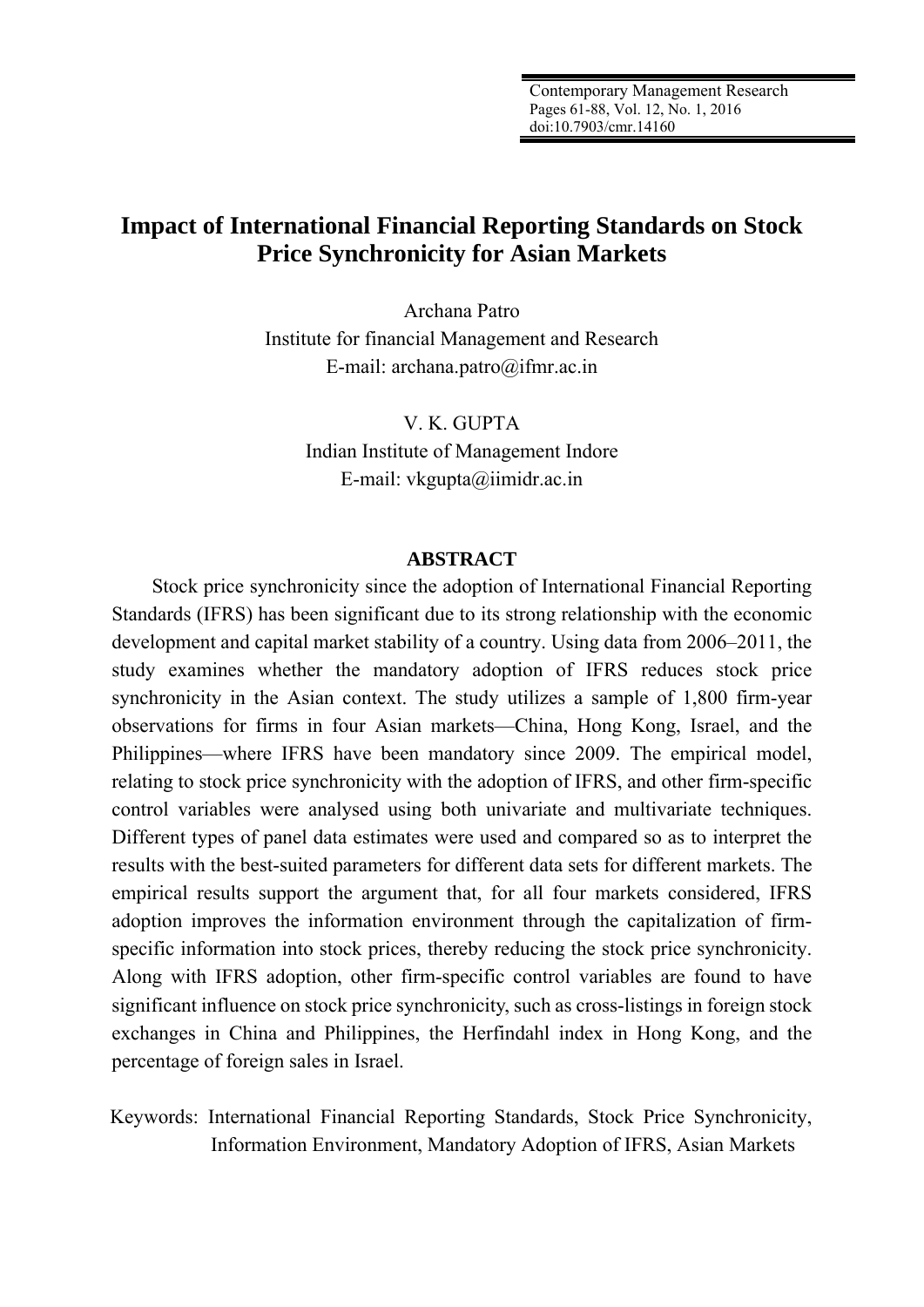**.** 

## **INTRODUCTION**

The International Accounting Standards Board (IASB) issued the International Financial Reporting Standards (IFRS) in 2001. IFRS are principle-based standards, interpretations, and frameworks. The IASB has introduced a total of 13 IFRS as of 2012. Most European countries adopted IFRS on or after 1 January 2005, but in Asia, which drives the global economy, the adoption of IFRS will take a long time. Some markets in Asia, such as China, Hong Kong, Israel, and the Philippines, have made an early start by making IFRS adoption mandatory. China mandated a change in financial reporting from Chinese Generally Accepted Accounting Principles (GAAP) to IFRS as of 1 January 2007 (McGregor, 2006). Hong Kong Financial Reporting Standards (HKFRS) were fully converged with IFRS on 1 January 2005 (HKICPA, 2006). The Philippines have adopted all IFRS from 2005 without modification (Word Bank Group, 2006). Israel fully adopted IFRS in January 2008 and is currently in the final or fourth stage of adopting IFRS (CPA Israel, 2006). Other major Asian countries have recently started the transition or are in the process of making it mandatory in the near future.

Several authors have observed the consequences of adopting IFRS; they concur that reports under IFRS are of higher quality than reports prepared under national GAAP in different countries. These studies provide evidence that market liquidity and trading volume increase after adopting IFRS (Leuz & Verrecchia, 2000). Accounting quality also increases as there is a lower chance of earning management in the financial statements (Bartov, Goldberg, & Kim, 2005), more foreign mutual funds investments are attracted (Covrig, Defond, & Hung, 2007), efficiency increases in the form of debt contracting (Kim & Shi, 2012), and forecasting errors are reduced by the financial analysis (Ashbaugh & Pincus, 2001). The cost of equity capital decreased for Asian countries after adopting IFRS (Patro & Gupta, 2014). The present paper contributes to this stream of literature by focussing on the impact of IFRS adoption on stock price synchronicity<sup>1</sup> in China, Hong Kong, Israel, and the Philippines (hereafter, "the selected Asian markets"). In part, the present study is motivated by literature that emphasizes the role of stock price synchronicity in the capital market. Stock market synchronicity is an emerging area of research for finance literature. Studying stock price synchronicity is crucial due to its strong association with capital market stability. Corporate governance mechanisms are more effective when stock price synchronicity is lower (Morck, Yeung & Yu, 2000). It can drive the value of a stock from its original value, which can have a negative impact on the capital market (Roll, 1988). Investors are exposed to greater risk as stock price synchronicity increases (Campbell, Shrives, &

<sup>&</sup>lt;sup>1</sup> Stock price synchronicity: Stocks in a share market moving in the same direction. The movement can be upward or downward, depending on the trend.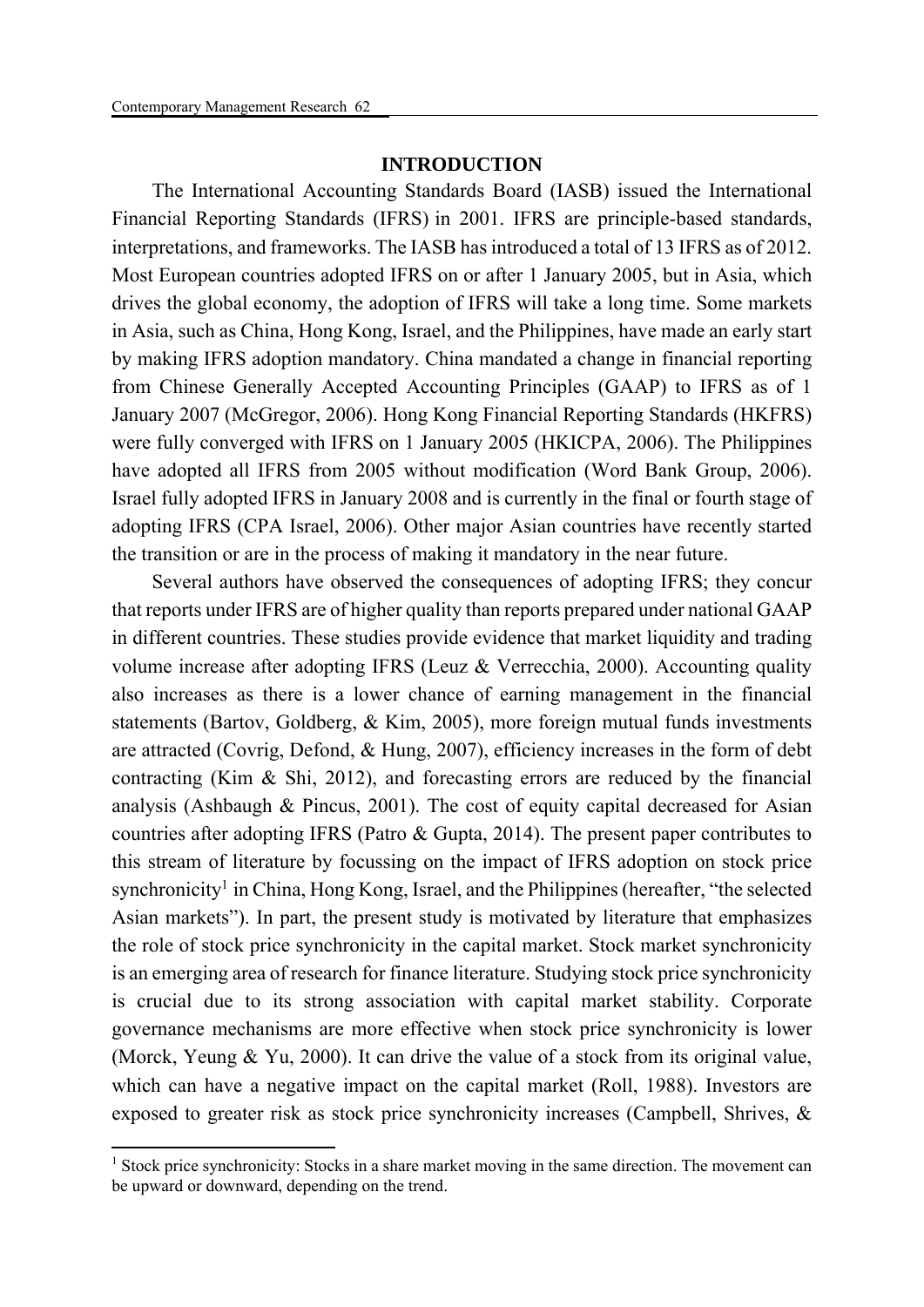Bohmbach‐Saager, 2001), making stock synchronicity important for a range of players in the capital market. Evidence in the literature suggests that a synchronous stock market has a greater market-wide risk of individual assets pricing. Thus, stock synchronicity is important for arbitrage traders, analysts, and noise traders.IFRS proponents say that, after adopting IFRS in financial reporting, corporate disclosures increase, which helps investors collect and trade on firm-specific information. Consequently, stock price now becomes more informative. With this assumption, we expect IFRS adoption to lead to a decrease in stock price synchronicity. Most of the available literature relating to IFRS and stock price synchronicity has findings and implications with reference to European countries, as European countries adopted IFRS by 2005. But Asian countries started adopting IFRS only after 2005. In fact, stock price synchronicity is an important issue to study for the emerging market. The study seeks to ascertain whether IFRS adoption by a country in Asia improves the information environment and encourages the capitalization of firm-specific true information into stock prices, thereby reducing synchronicity. Although earlier research on "voluntary" adopters has provided valuable insights on the impact of IFRS disclosure, these results cannot be generalized in a mandatory setting (Horton, Serafeim, & Serafeim, 2013). We expect effects from mandatory IFRS adoption to be different from those documented for voluntary IFRS adopters as the former group is essentially forced to adopt IFRS. The effects of voluntary IFRS adoption are likely to reflect differences in the incentives for credible reporting, the circumstances that led to the adoption of IFRS in the first place, and the entire commitment strategy to transparency. Along with voluntary IFRS adoption, firms may also be seeking to cross-list in a stricter regime, improve corporate governance, change ownership structures, or raise additional capital. Thus, the effects of voluntary IFRS adoption are likely to be larger, but cannot be attributed to IFRS alone (Leuz & Verrecchia, 2000). The main focus of our study is to determine the effects of mandatory IFRS adoption in specific Asian markets. The mandatory adopters under study are from China, Hong Kong, Israel, and the Philippines, because IFRS are yet to be mandated in other Asian markets. Although IFRS have been driven by the global integration of markets, they still may not produce high quality financial reports in practice due to various political and legal barriers to successful implementation at the country level (Ball, 2006). Our findings supplement this research because we examine the impact of IFRS adoption on four Asian markets (i.e., China, Hong Kong, Israel, and the Philippines), which differ in terms of legal systems and other regulatory characteristics. Given the scarcity of empirical evidence on the issue, especially in Asian countries, the results of the study will provide useful insights to the regulators for improving the information environment. Based on the findings of this study, other Asian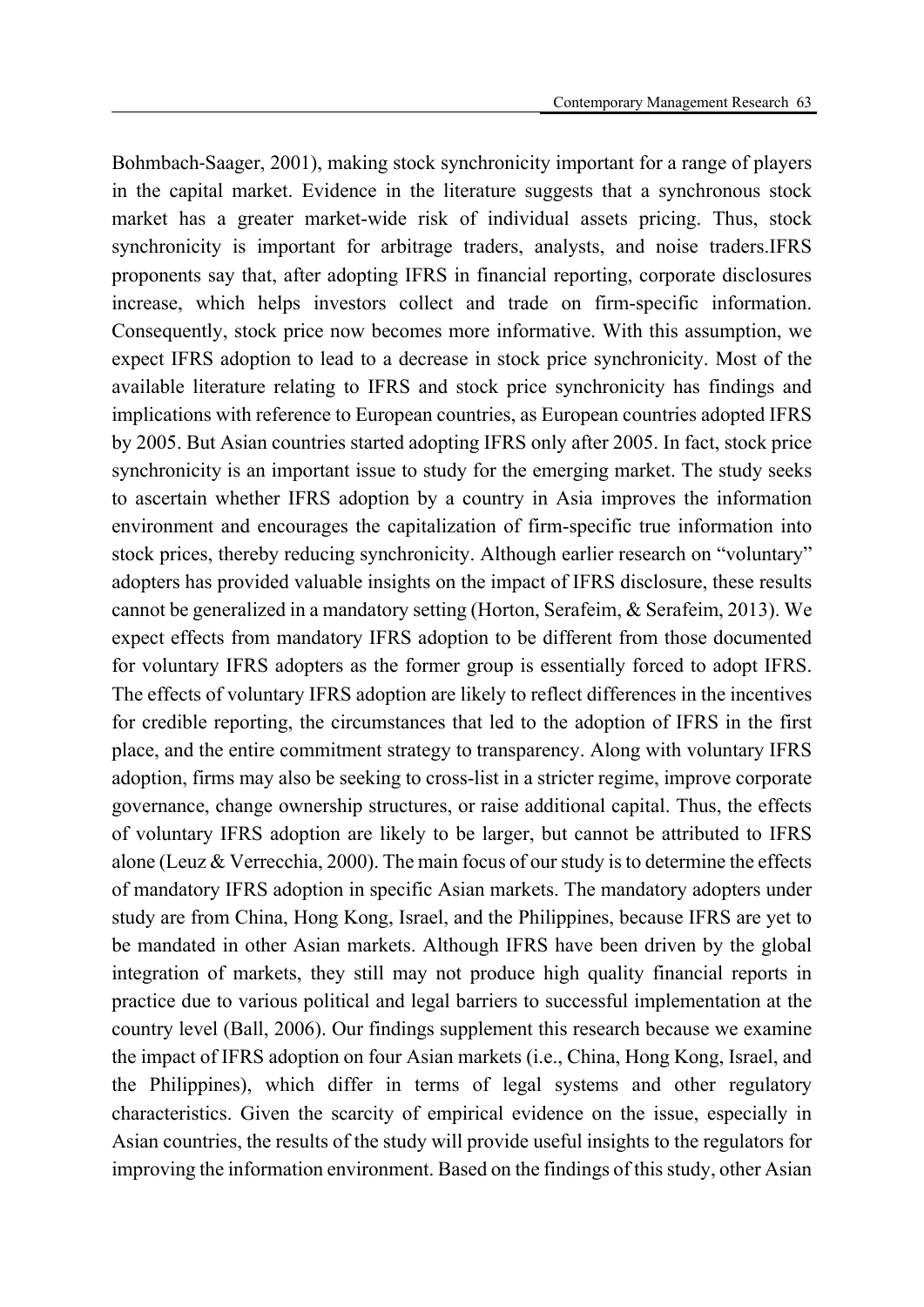countries that have yet to adopt IFRS may be motivated to switch from their national standard to IFRS, which may in turn lead to more convergence of accounting standards throughout the world and benefit investors interested in cross-border listings in capital markets throughout the world.

#### **LITERATURE REVIEW**

#### **IFRS and Stock Price Synchronicity**

Empirical evidence from the literature indicates positive consequences associated with the mandatory adoption of IFRS. Dasgupta, Gan, and Gao (2010) provided evidence that share price involves more firm-related true information after IFRS adoption. Beuselinck, Joos, Khurana, and Vander Meulen (2010) examined the impact of mandatory IFRS adoption on stock price informativeness across 14 EU countries and provided evidence of the decrease in stock price synchronicity regarding IFRS adoption as well as subsequent increase in stock price synchronicity following IFRS adoption. They interpreted their results to suggest that IFRS disclosures reveal new firm-specific information during the adoption period but, subsequently, surprise for future disclosures diminishes. The same concept has been proved by Bissessur and Hodgson (2012) in their study on a selected sample of firms in Australia. The firms cross-listed in other countries, such as on the U.S. stock exchanges, show an improvement in their informativeness due to the additional disclosures and scrutiny requirements for crosslistings (Fernandes & Ferreira, 2009). Kim and Shi (2012) examined the consequences of voluntary IFRS adoption for firms in 34 countries and documented that stock price synchronicity decreases following voluntary IFRS adoption. Furthermore, their study provided evidence that synchronicity is lower for IFRS adopters when compared to nonadopters; a decrease in synchronicity due to IFRS is found only for firms that have a higher analyst following. These authors considered in their sample only those firms that adopted IFRS voluntarily. They also mentioned that the process of IFRS adoption might not be the same in all countries; a more pronounced synchronicity-reducing effect is found in countries with a weaker institutional environment. Findings from other studies (Gul, Kim, & Qiu, 2010; Jin & Myers, 2006) support the fact that countries with poor investor protection, low corporate governance, and a less-developed financial system have higher synchronicity compared to countries with strong institutional environments. Going further, Loureiro and Taboada (2012) suggested that the improvement of stock price informativeness is more significant for voluntary IFRS adopters than for mandatory IFRS adopters. The impact of IFRS adoption also depends on the level of the enforcement of laws in a country (Landsman, Maydew, & Thornock, 2012). Relating to sample emerging markets, prior research by Morck et al*.* (2000) provided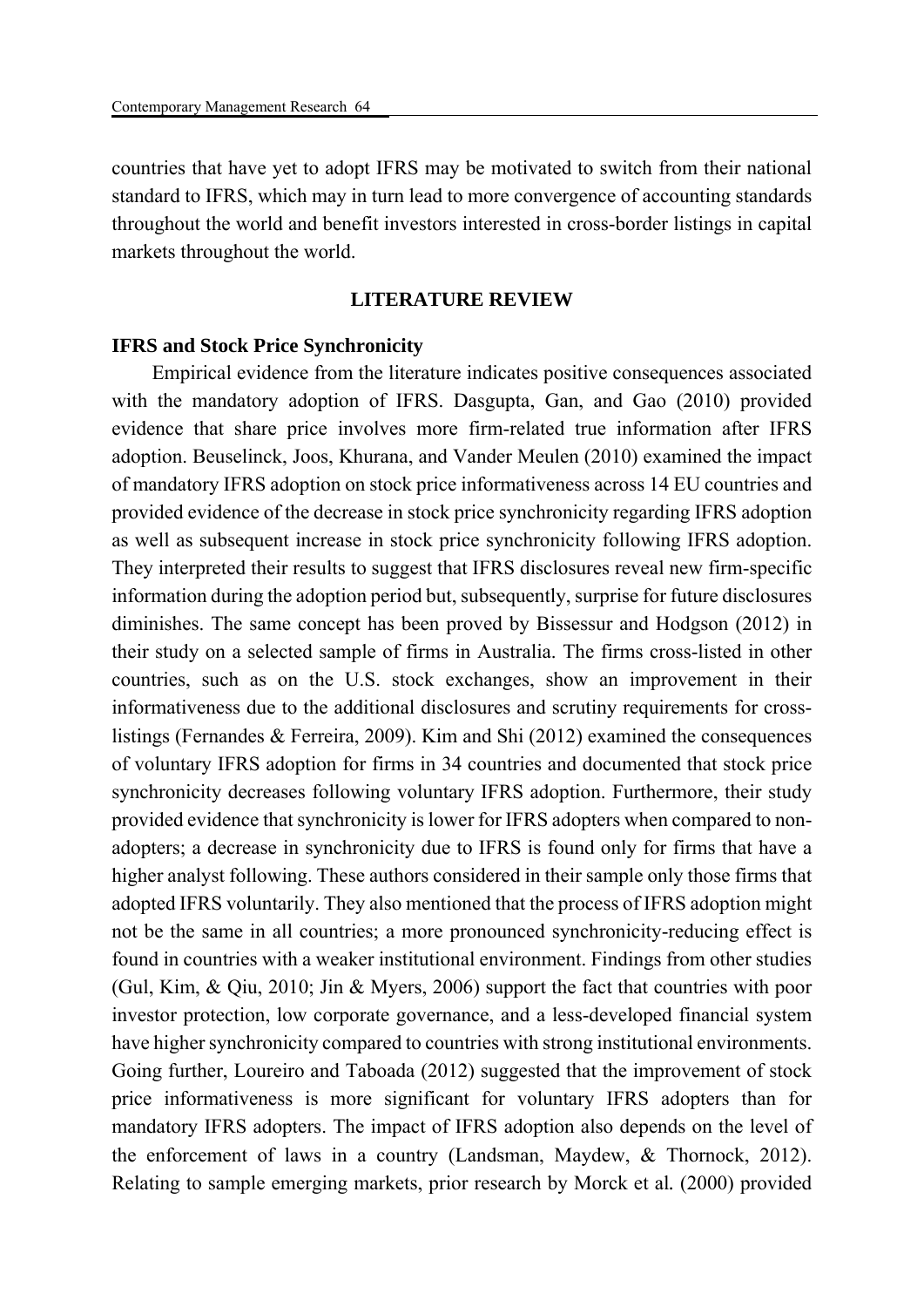empirical evidence that stock returns are more synchronous in emerging economies than in developed economies, although the causes remain unclear. Moreover, Fernandes and Ferreira (2009) found that the enforcement of trading laws improves stock price informativeness, but only in developed markets.

Complementary to the studies discussed thus far, some studies have failed to find strong evidence that IFRS improve the information set of investors and have found limited or no capital market benefits for mandatory adopters. In 1995, using crosssectional data from 37 countries, Morck et al. (2000) argued that taking accounting standards as a parameter does not explain stock price co-movements. Daske, Hail, Leuz, and Verdi (2008) demonstrated that capital market benefits related to the mandatory adoption of IFRS are unlikely to exist primarily because of IFRS adoption. However, contrary to conventional beliefs, Dasgupta et al. (2010) argued that, in efficient and transparent markets, firm-specific information becomes available and less expensive to obtain, which means market participants would be able to anticipate future firm-specific events. Thus, when the event—in this case, IFRS adoption—actually happens in the future in such markets, the markets will not react as expected, which could in turn make the return synchronicity even higher. Wang and Yu (2009) conducted a 10-year study in 44 countries and found no evidence of any significant relationship between IFRS adoption and stock price synchronicity, suggesting that the adoption of high quality accounting standards (e.g., IFRS and U.S. GAAP) is not related to the information content of stock prices; rather, the adoption of such accounting standards is helpful only in countries with proper reporting incentives. To sum up, the evidence from literature on synchronicity and IFRS adoption gives mixed results, which motivates us to test this relationship in an Asian context, where studies are limited.

### **Measuring Stock Price Synchronicity**

Morck et al. (2000) proposed two measures for calculating stock price synchronicity: classical synchronicity measure and R-square measure. In addition, Skaife, Gassen, and LaFond (2006) proposed using the zero-return day measure. The R-square measure is the most widely accepted measure in the literature for calculating synchronicity. This measure is able to calculate the individual firm-level synchronicity; if a country-level synchronicity value is required, the individual firm-level synchronicity values are simply averaged. This model measures the synchronicity by correlating the firm-level weekly stock return data with market return data. A higher Rsquare value reflects higher synchronicity. Exhibit 1 illustrates the control variables expected to affect synchronicity and the measurement models used by various researchers in calculating stock price synchronicity. As evident from the literature, the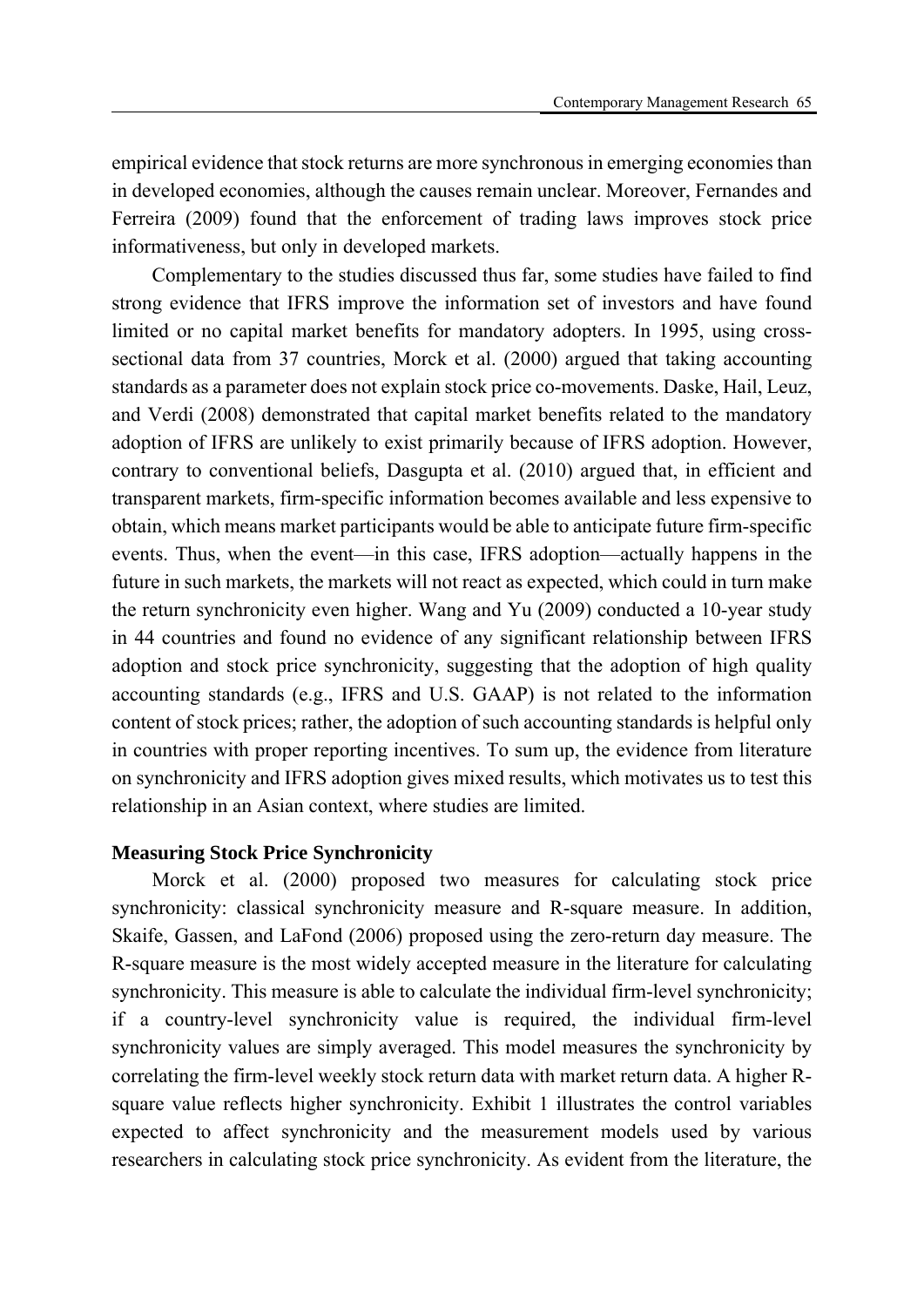most popular measure for synchronicity is the R-square measure; hence, we adopted the same in the present study. In addition, stock price synchronicity depends on several factors as identified by various authors in their research. The principal factor behind high trading time variance is private information (Roll, 1988). A greater volatility of stock returns was found during trading hours, and variations in stock prices are reflected by firm-related information (Roll, 1988). Stock price synchronicity has been found to be negatively influenced by a country's geographical size, whereas it is positively related to GDP (Morck et al., 2000). Countries with small geographical size are mostly unstructured in terms of their financial markets, which leads to low growth (Levine  $\&$ Zervos, 1998). Countries with fewer firms listed on the stock market are seen as having high volatility and high stock price synchronicity (Morck et al., 2000)

## **RESEARCH METHODOLOGY**

## **Hypothesis Development**

The objective of our study is to determine the impact of IFRS on stock price synchronicity in Asian markets. To meet this objective, the following research question has been framed:

Does IFRS adoption improve the incorporation of firm-specific information into stock prices for listed firms in Asia?

To answer the research question, the following hypotheses are tested:

- H1: IFRS adopters in Asian markets experienced a significant decrease in stock price synchronicity after adopting IFRS compared to the period before IFRS adoption.
- H1A: IFRS adopters in Asian markets experienced a significant increase in stock price synchronicity after adopting IFRS compared to the period before IFRS adoption.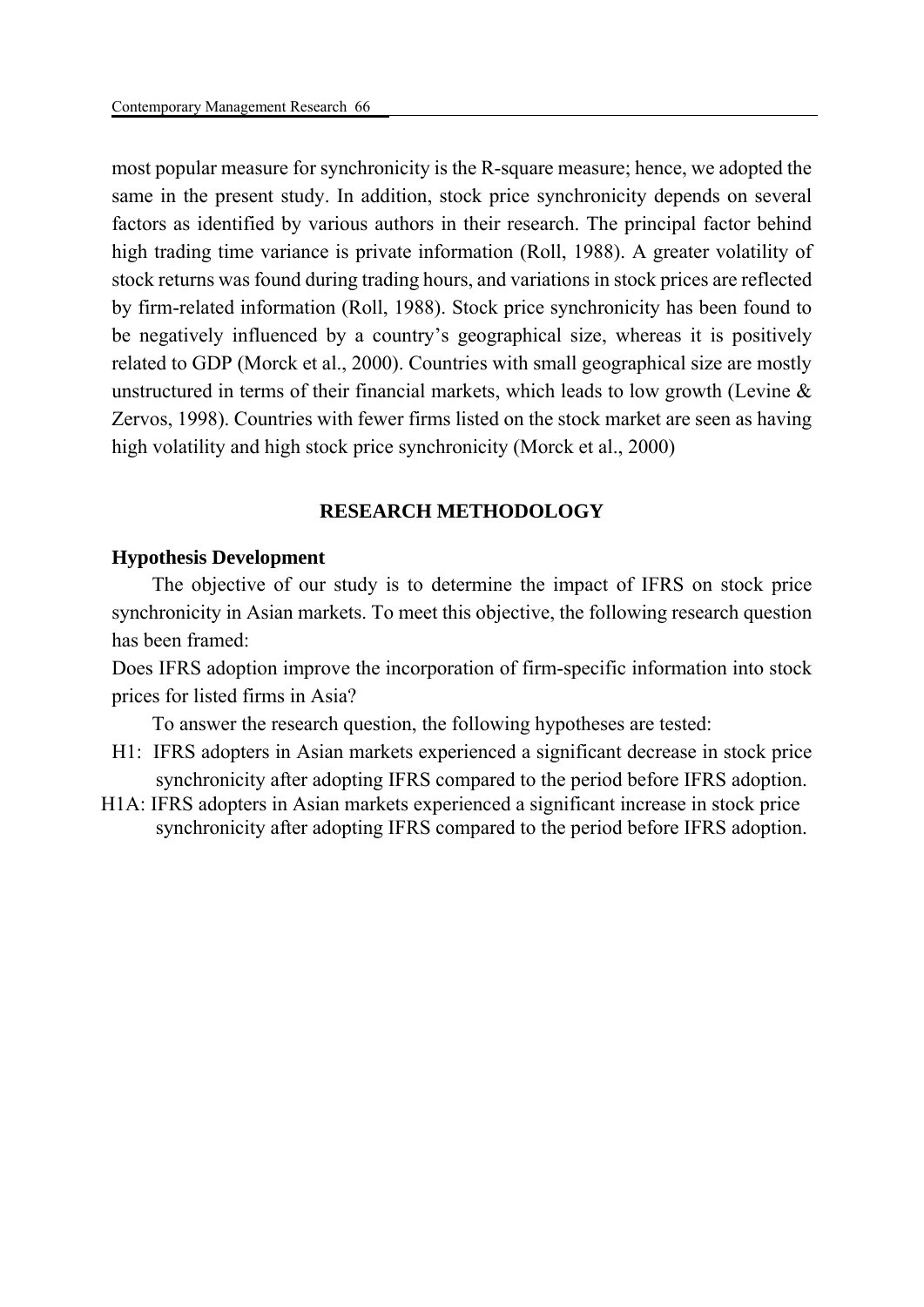| Literature                            | Control variables used                                                                                                                                          | Measure                                       |
|---------------------------------------|-----------------------------------------------------------------------------------------------------------------------------------------------------------------|-----------------------------------------------|
| Morck et al., 2000                    | Number of stock listed in the market, property rights,<br>good governance index, GDP, GDP growth variance,<br>and geographical size.                            | R-square<br>and<br>Classical                  |
| Durney, Morck, &<br>Yeung (2004)      | Size, liquidity, leverage, advertising expenses, R&D<br>expenses, firm-specific stock returns.                                                                  | R-square                                      |
| Chan & Hameed,<br>2006                | Synchronicity, analyst coverage, size, trading volume,<br>firm capitalisation.                                                                                  | R-square                                      |
| Skaife, Gassen, &<br>LaFond, 2006     | R&D expenses, ROA, analyst forecast earnings.                                                                                                                   | R-square<br>and<br>Zero-<br>return            |
| Sarod, 2008                           | Rule of law, inflation, corruption and geographical size<br>synchronicity, industry fixed effects, number of analyst<br>revision.                               | R-square,<br>Zero-<br>return and<br>Classical |
| Beuselinck et al.,<br>2010            | Synchronicity, industry fixed effects, number of analyst<br>revision, institution holding, market value of equity,<br>Herfindahl index, inflation-adjusted GDP. | R-square                                      |
| Li, 2010                              | Trade openness, capital openness, good governance,<br>Asian crisis dummy, real crisis dummy.                                                                    | R-square                                      |
| Kim & Shi, 2012                       | Synchronicity, size, leverage, growth, sale, Big 4 audit,<br>ROA, GDP.                                                                                          | R-square                                      |
| Bissessur $&$<br>Hodgson, 2012        | Size, Herfindahl index, stock volatility.                                                                                                                       | R-square                                      |
| Horton, Serafeim,<br>& Serafeim, 2013 | Firm size, loss, ADR, analyst coverage, absolute<br>accruals, experience, CF forecasts.                                                                         | $R$ –square                                   |

Table 1 Summary of Literature on Stock Synchronicity Measures and Explanatory Variables

### **Sample Selection**

The sample consists of four Asian markets—China, Hong Kong, Israel, and the Philippines—where IFRS have been mandatory since 2007, 2008, 2007, and 2005, respectively. Other major Asian countries such as India, Japan, Malaysia, Singapore, and South Korea are not included because they have yet to make IFRS mandatory; future studies can include these countries after they make IFRS mandatory. Only firms that satisfy the criteria for complete availability of financial data are sampled. We require each firm to have at least 45 weekly returns available for synchronicity calculations (Piotroski & Roulstone, 2004). We also excluded firms in regulated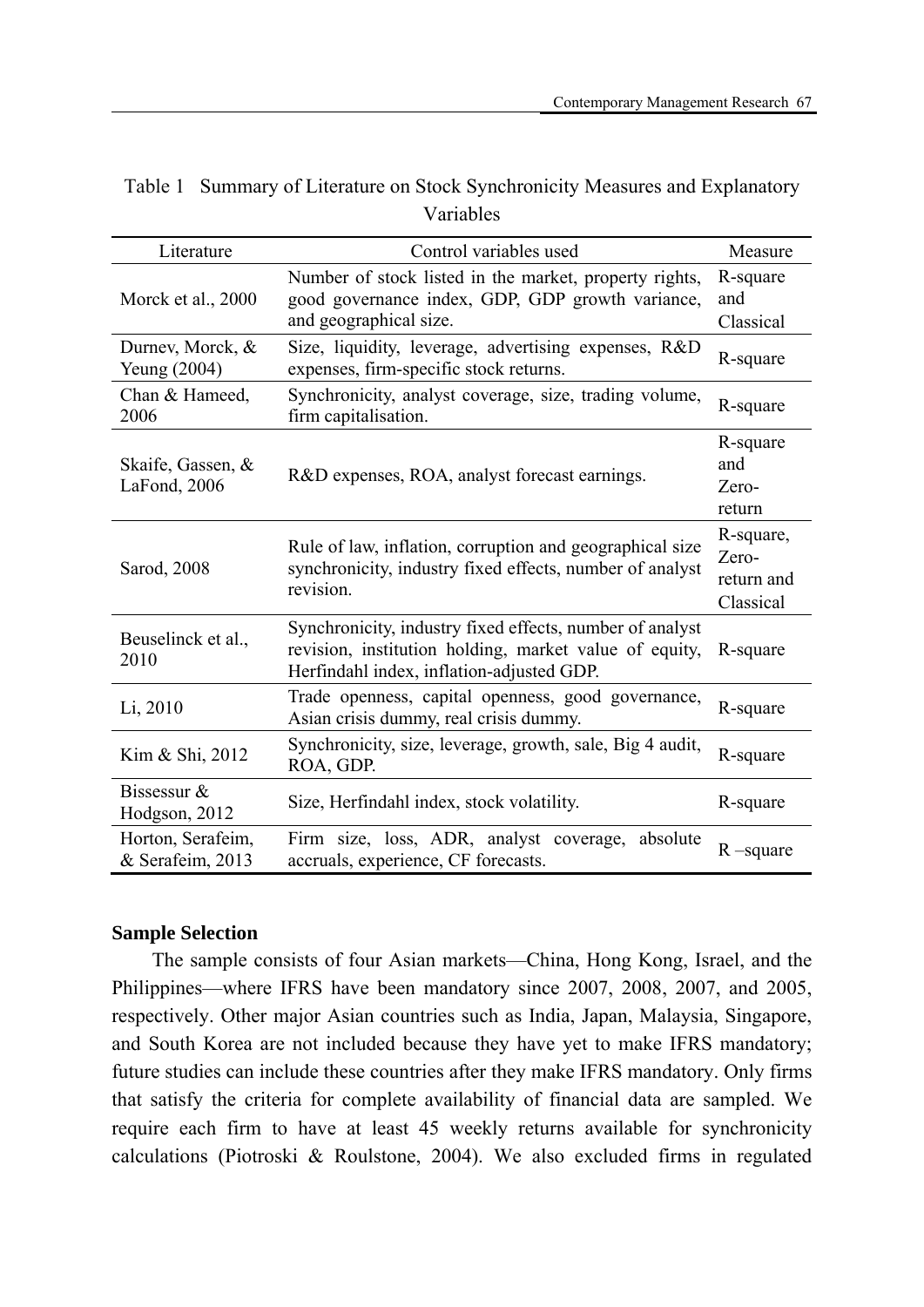industries (e.g., financial firms), as they similarly respond to external changes. The study is restricted to a comparative analysis for three years before and after adoption of IFRS until 2011. The year 2009 was chosen because it covered the adoption of IFRS in the four Asian markets; it also maximized the availability of financial data and provided the advantage of not being influenced by the global financial crisis of 2008. Finally, the sample size of the study includes 300 firms, with 1,800 firm-year observations over a six-year period. Data for the study have been collected from the DataStream and Worldscope databases. All financial statement data, including a firm's adoption of particular accounting standards, were extracted from Worldscope. It has a data field (07536) that describes accounting standards followed by a specific firm. Worldscope identifies 23 different accounting standards adopted by firms, including local standards  $(07536 = 01)$ , International Accounting Standards (IAS:  $07536 = 02$ ), IFRS (07536) =23), and other hybrid accounting standards that partially adopt international standards  $(07536 = 06, 08, 12, 16, 18, and 19)$ . The present study sample includes only those companies with code  $07536 = 23$  (i.e., full IFRS adopters). All stock return data were obtained from Datastream. When certain financial statement data were missing in Worldscope, they were taken from Mergent online. Firms that voluntarily adopted IFRS were deleted to focus on the effect of mandatory adoption. Mandatory IFRS includes firms that adopted IFRS when their country mandated IFRS reporting.

## **Data Measurement**

To examine the relationship between stock price co-movement and the adoption of IFRS, we estimated the following model, taking the reference from Piotroski and Roulstone's (2004) study, as represented by equation (1):

```
SYNCH i, t = α_0 + β_0ADIFRS + Y_iIND_i+β_1Log(MCAP)_{i,t}+β_2LEVG + β_3FSALE + β_4CL+ \beta_5 \text{HERF}_{i, t} + \epsilon_{i, t} (1)
```
where,

SYNCH = Synchronicity of firm-level stock returns with market-wide and industry-level returns.

- ADIFRS = Adoption of IFRS; dummy variable equal to 1 if a firm adopts IFRS, and 0 otherwise.
- $IND = Type of industry to which the firm belongs.$
- MCAP = Market capitalisation—the market value of equity of the firm at the beginning of the calendar year.
- LEVG = Leverage—the ratio of the long-term and short-term debts to total assets.
- FSALE = Percentage of foreign sales.
- $CL = A$  dummy variable for a firm's exposure to foreign capital markets.
- HERF = A revenue-based Herfindahl index of industry-level concentration.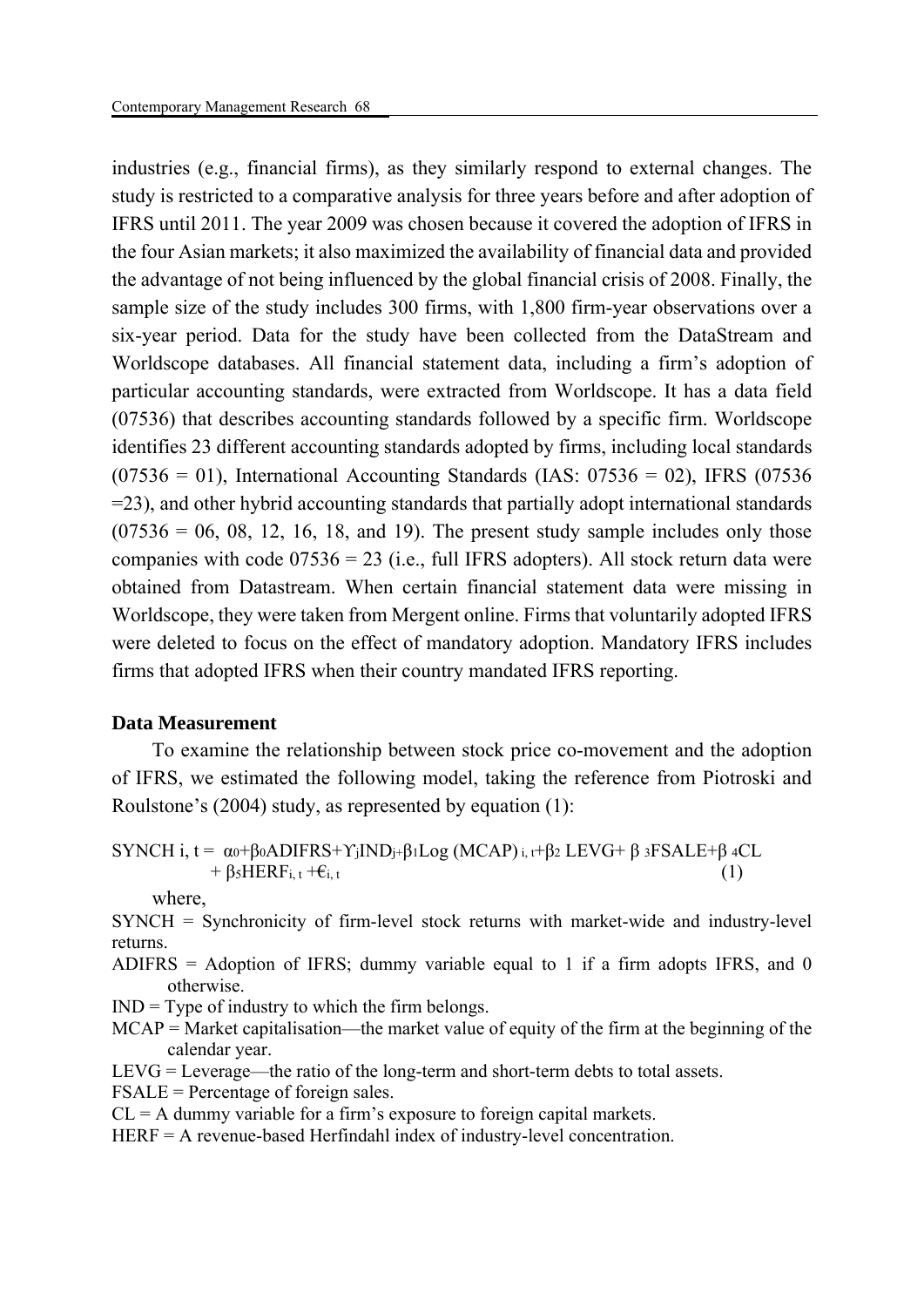## **Dependent Variable**

The dependent variable stock price synchronicity (SYNCH) was calculated as described in the following steps of equations:

$$
\text{SYNCH}=\text{Log}\left(\mathbb{R}^2\right)_{i,w}/1-\mathbb{R}^2_{i,w}\right) \tag{2}
$$

Higher values of this variable reflect higher stock return synchronicity and lower firm-specific informativeness of stock prices. The value of  $R_{i,w}$ , which is taken as the input for the synchronicity calculation in equation (2), is calculated from the following equation:

$$
R_{i, w} = a + b_1 MR_{iw-1} + b_2 MR_{i, w} + b_3 IR_{i, w-1} + b_4 IR_{i, w} + \varepsilon_{i, w}
$$
\n(3)

where,

1

 $R_{i,w}$  = Firm-level weekly return

 $MR_i$ <sub>w</sub>=Current market-wide return

 $MR_{iw-1}$  = Prior week's market-wide return

IR  $_{i,w}$  IR<sub>i, w-1</sub> = Current and prior weeks' equally weighted industry-level return

Industry returns  $(IR)^2$  are calculated from the following formula:

$$
IR_{i\omega,t} = \frac{\sum k_{\hat{h}}(t_{i\omega,t} - t_{j\omega,t})}{j_t - 1}
$$
\n(4)

where  $r_{k w,t}$  is the return of firm *k* in industry *i* in week *w* and  $J_i$  is the number of firms in industry *i* in the same week. We required a minimum of 45 weekly observations per year for each firm.

#### **Independent and Control Variables**

Variables such as market capitalization (MCAP), type of industry (IND), leverage (LEV), percentage of foreign sales (FSALE), firm's exposure to foreign capital market (CL), and the Herfindahl index (HERF) are used as control variables in the model. These are expected to impact stock price synchronicity. MCAP was used because firm size could negatively influence stock price synchronicity. Occasional investors do not like to obtain information for small firms, as it may be very costly (Kelly, 2015). Hence, the sign prediction for MCAP with synchronicity is conflicting in the regression model.

 $2$  Chan and Hameed (2006) did not include industry returns in the market model as an additional factor. They argued that, in some markets, the economy is dominated by a few industries, and it is difficult to disentangle the industry effect from the market effect. We considered this argument and used the Worldscope general industry classification to calculate the value-weighted industry return.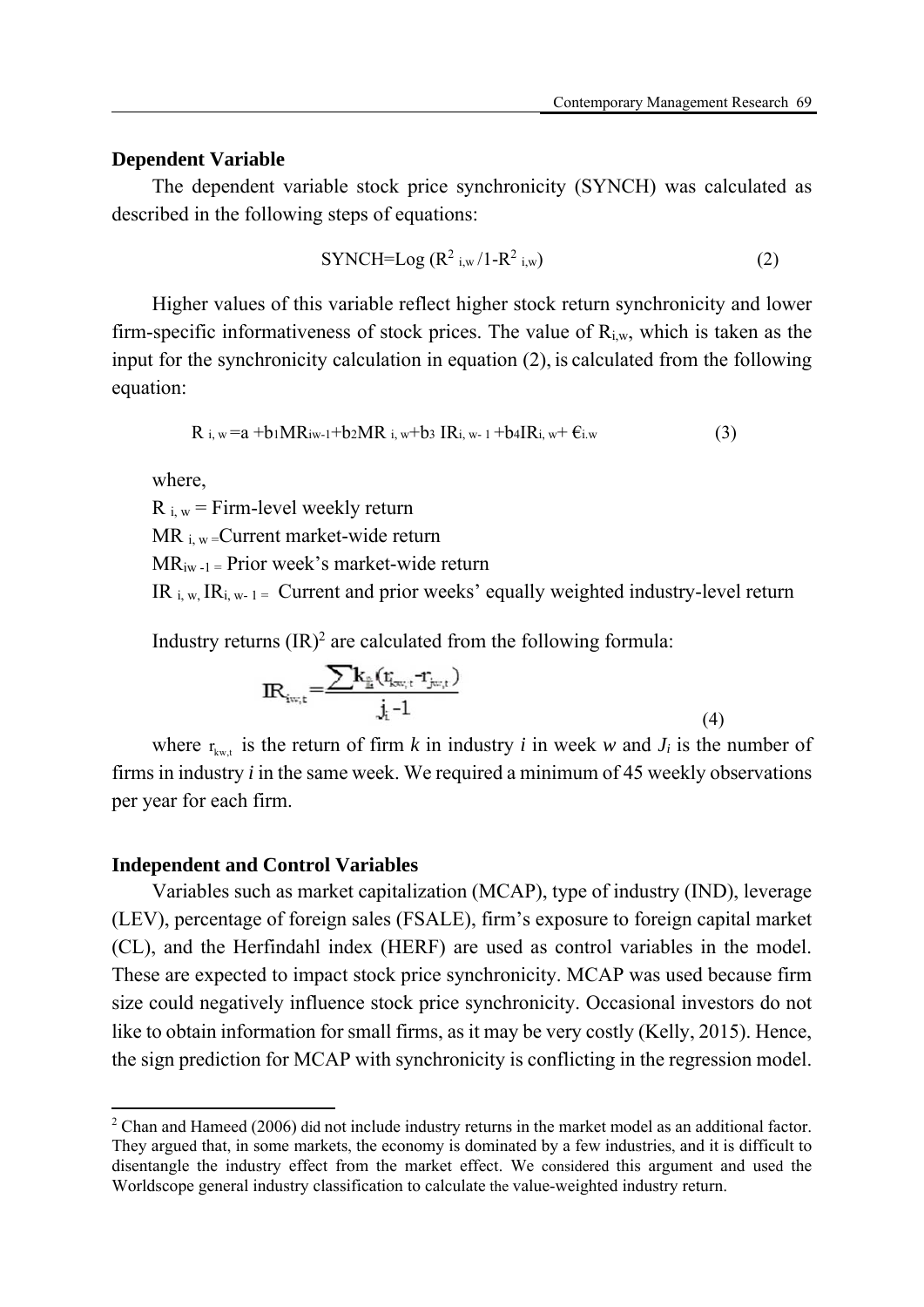We predicted a positive relationship between HERF and SYNCH as firms in a more concentrated industry are more interdependent on each other and, hence, react equally to the external news (Piotroski & Roulstone, 2004). Mandatory IFRS (ADIFRS) is an indicator variable that takes the value of 1 for firms that adopted IFRS after IFRS were mandated (2009–2011) and 0 otherwise. The reasons for considering other control variables are presented in Table 2.

| Variables                                        | Literature                                                                                                | Justification                                                                                                                                                                                                                                                                                                                               |
|--------------------------------------------------|-----------------------------------------------------------------------------------------------------------|---------------------------------------------------------------------------------------------------------------------------------------------------------------------------------------------------------------------------------------------------------------------------------------------------------------------------------------------|
| <b>Stock Price</b><br>Synchronicity<br>(SYNCH)   | Durney et al., 2004; Kim &<br>Shi, 2012; Li, 2010; Morck<br>et al., 2000; Piotroski &<br>Roulstone, 2004. | Calculated by R-square measure.                                                                                                                                                                                                                                                                                                             |
| Adoption of<br><b>IFRS (ADIFRS)</b>              | Durney et al., 2004; Kim &<br>Shi, 2012; Li, 2010; Morck<br>et al., 2000; Piotroski &<br>Roulstone, 2004. | Independent or Testing variable.                                                                                                                                                                                                                                                                                                            |
| Type of Industry<br>(IND)                        | Piotroski & Roulstone,<br>2004.                                                                           | The type of industry a firm belongs to<br>have<br>different<br>impact<br>may<br>$\mathbf{a}$<br>on<br>synchronicity.                                                                                                                                                                                                                        |
| Market<br>Capitalisation<br>(MCAP)               | Dasgupta et al., 2010;<br>Fernandes & Ferreira, 2009;<br>Kelly, 2015.                                     | Firm size is popsitively associated with a<br>firm's information environment.<br>Returns on large stocks are more<br>synchronized with the market relative to<br>returns on small stocks.                                                                                                                                                   |
| Leverage<br>(LEVG)                               | Gordon & Shapiro, 1956;<br>Li, 2010.                                                                      | Firms with higher leverage level are<br>associated with lower<br>stock price<br>synchronicity.                                                                                                                                                                                                                                              |
| Percentage of<br><b>Foreign Sales</b><br>(FSALE) | Gul, et al., 2010; Kim &<br>Shi, 2012.                                                                    | Increase in sales outside home country<br>leads to less stock price synchronicity.                                                                                                                                                                                                                                                          |
| Cross-Listed<br>CL)                              | Gul et al., 2010; Kim &<br>Shi, 2012.                                                                     | Firms that are cross-listed on foreign<br>stock<br>exchanges<br>have<br>to<br>prepare<br>financial reports in accordance with their<br>regulations and are required to follow<br>other more stringent governance rules,<br>such as the rules on board structure and<br>executive compensation, resulting in a<br>decrease in synchronicity. |
| Herfindahl Index<br>$(+)$ (HERF)                 | Piotroski & Roulstone,<br>2004.                                                                           | The more concentrated an industry is, the<br>more synchronicity.                                                                                                                                                                                                                                                                            |

Table 2 Variable Explanations for Models on the Impact of IFRS on Stock Price Synchronicity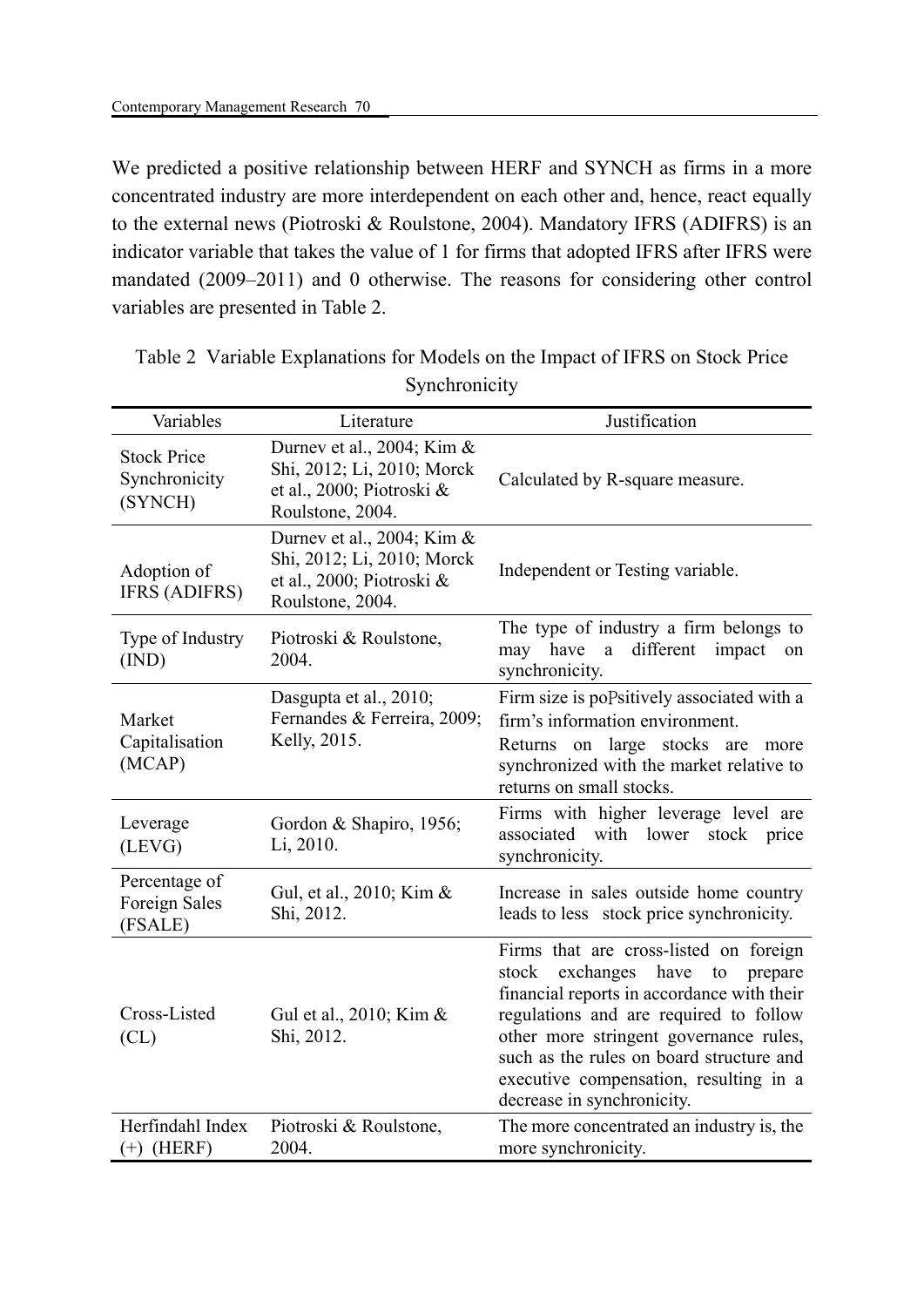## **RESULTS AND ANALYSIS**

To determine the impact of IFRS adoption on firms in Asia, the hypotheses as proposed in this study were tested by various statistical tools, such as box-plot showing the pictorial representation, descriptive statistics, correlation, and panel data regression. These tools are described in detail in the following subsections.

#### **Box-Plot**

Box-Whisker plots of the synchronicity measure (Figure 1 in Appendix) highlight the evolution in synchronicity for the sample companies in China over two distinct time periods. Period 0 refers to the pre-adoption period of IFRS from 2006–2008. Period 1 refers to the 2009–2011 period, when IFRS adoption was mandatory. The dependent variable in model (1), SYNCH, exhibited a sudden decreasing pattern in 2009–2011 to a value of 0.2421615 when mandatory IFRS adoption became effective, compared with a value of 0.730303 in 2006–2008, when national GAAP was in effect in China. A similar decrease in synchronicity was observed in Israel, Hong Kong, and the Philippines in the box-plot (Figures 2–4 in Appendix).

#### **Descriptive Statistics**

Descriptive statistics are presented in Tables 1–4 (Appendix). The mean and median of the stock price synchronicity for Asia (China: 0.48623, 0.49157; Hong Kong: 0.09319, 0.124974; Israel: 0.1775, 0.2397; Philippines: 0.1578, 0.18061) are much higher than those for American firms. For example, Piotroski and Roulstone (2004), who measured the synchronicity for American firms in the same way, reported a mean and median synchronicity of -1.742 and -1.754, respectively. This finding suggests that firms listed on the American market incorporate more firm-specific information into stock prices than those in Asia. The dependent variable synchronicity exhibited a sudden decreasing pattern in 2009–2011, with mean values of 0.2421615 for China, - 0.13616 for Hong Kong, 0.0452 for Israel, and -0.173 for the Philippines, when mandatory IFRS adoption went into effect, compared with values of 0.730303 for China, 0.32254 for Hong Kong, 0.3099 for Israel, and 0.4882 for the Philippines in 2006–2008, when firms in Asia were reporting under national GAAP. It is worth noting that, in addition to SYNCH, other variables like MCAP, percentage of foreign sales, total debt to total assets, and HERF also displayed orderly patterns over time. Thus, it is important to control these variables from alternative explanations for the observations. The results from the univariate analysis indicated that stock price synchronicity reduced in the year when IFRS were made mandatory.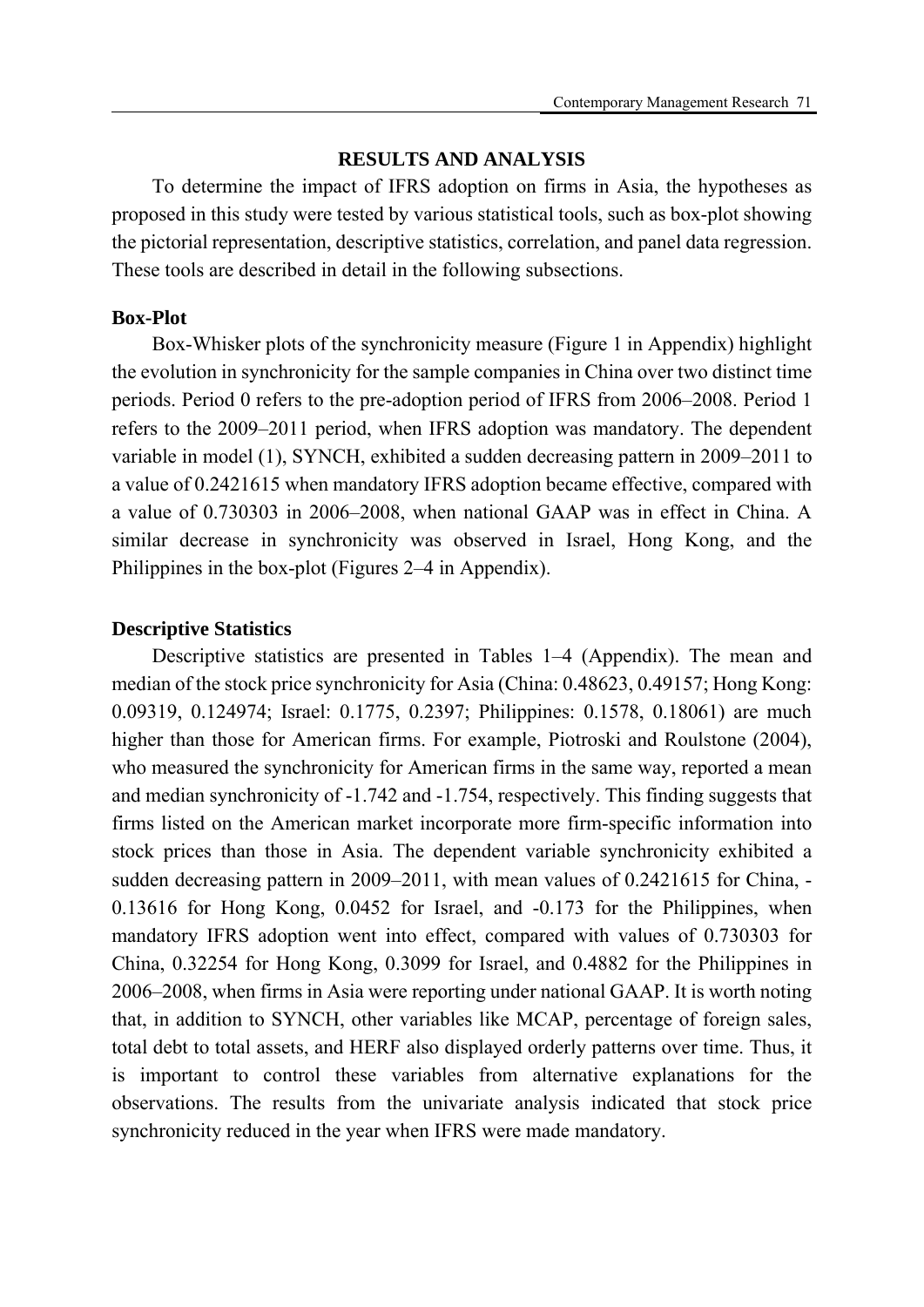#### **Correlations**

Several key relationships became evident for different markets and are presented in Tables 5–8 (Appendix). For all of the Asian markets, the correlation between the dependent variable SYNCH and ADIFRS was negative, as expected, and statistically significant at the 0.05 level, with a *p*-value of 0.000, implying lower stock price synchronicity (i.e., there is more firm-specific information in stock prices) after adopting IFRS, which supports our null hypothesis. The correlation between the control variables, CL and MCAP, for China was 0.4883, indicating that large firms in China have more than one cross-listing. This was also the case with firms in Hong Kong and the Philippines. However, for Israel the relationship was negative, which implies that small firms mainly go for cross-listings. Moreover, the correlations of SYNCH with leverage, CL, and HERF were negative for China, suggesting that firms with more leverage, cross-listings, and presence in a competitive market are less likely to follow a synchronized behaviour in terms of stock price. All other correlations among the control variables fell below 0.10. On the contrary, SYNCH and FSALE were positively correlated for China, implying more stock price synchronicity for firms exposed to foreign sales. Moreover, ADIFRS showed positive and statistically significant correlations with MCAP ( $p$ -value =  $0.0077$ ), which is consistent with evidence reported in Piotroski and Roulstone (2004), Fernandes and Ferreira (2009), and Ferreira and Laux (2007). The positive coefficient on MCAP suggests that returns on large stocks are more synchronized with the market, relative to returns on small stocks. In addition, a significant correlation existed between MCAP with leverage and CL, which indicates that mainly large firms in China go for reporting under IFRS, as they are mostly listed in foreign exchanges and also less leveraged than small firms.

For firms in Hong Kong, the correlations of SYNCH with leverage, CL and, FSALE were negative, suggesting that firms with more leverage, listings in foreign exchanges, and a high percentage of foreign sales are less likely to follow a synchronized behaviour in terms of stock price. SYNCH and HERF showed a positive correlation, implying more stock price synchronicity in a concentrated industry. Similar relationships were evident for firms in Israel. ADIFRS also had positive and statistically significant correlations with MCAP ( $p$ -value = 0.0005). Thus, mainly large firms in Hong Kong go for reporting under IFRS, as they are mostly listed in foreign exchanges and also less leveraged than small firms, which can be seen from the significant correlation between MCAP with leverage and CL. For firms in the Philippines, the synchronicity value was also significantly and positively related to CL (firms listed in foreign exchanges). We then performed a panel data analysis to isolate the effect of IFRS adoption on the synchronicity from the effect of other variables.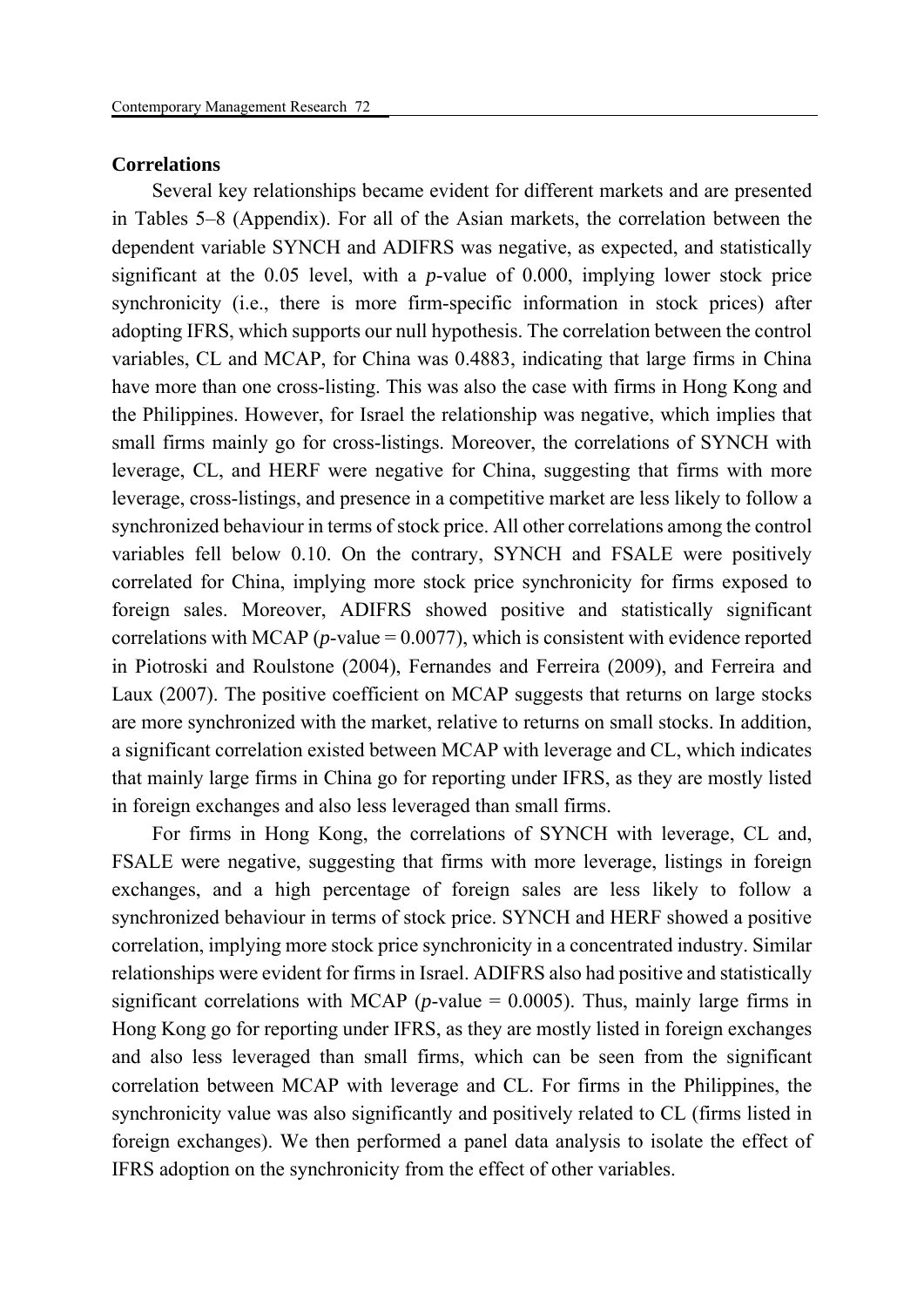## **Panel Data Analysis**

**.** 

Considering the cross-sectional time series effects of the dataset, panel data are a more appropriate method than pooled ordinary least squares (OLS). We employed a panel data analysis because the pooled OLS regression treats observations as being serially uncorrelated for a given firm, with homoscedastic errors across firms and time periods. Consequently, both panel data analysis and pooled OLS regression analysis results are reported, providing the opportunity to compare the differences under both methods for all markets. Table 10 (Appendix) presents the panel data analysis by firmspecific factors for China.3 The results for panel data analysis for the four markets are reported in Table 9 (Appendix).

The pooled OLS model fits the data well at the .05 significance level  $(F = 10.42)$ ,  $R2 = 0.405$  for China;  $F = 4.08$ ,  $R2 = 0.3228$  for Hong Kong;  $F = 2.79$ ,  $R2 = 0.1385$  for Israel;  $F = 10.05$ ,  $R2 = 0.435$  for the Philippines;  $p < .0000$ ). Although this model fits the data well, we suspect that each firm in Asia has different stock price synchronicity values depending on the time period (year). In other words, each firm may have its own synchronicity value (i.e., its y-intercept) that is significantly different from those of other Asian companies. Hence, we opted for a random effect model analysis. To confirm the selection of the random effect model over fixed effect, we conducted a Hausman specification test, with the results indicating the following: China:  $Chi =$ 7.41, P = 0.1919; Hong Kong: Chi2 = 15.4, P = 0.1088; Israel: Chi2 = 4.04, P = 0.2569; Philippines: Chi2 = 10.4, P = 0.0646). The statistically insignificant p-value (p  $>$  0) confirmed the selection of the random effects model. We also performed the Breusch-Pagan Lagrange multiplier (LM) test to examine if any random effect existed. With the chi-squared values for Asia (China: Chi2 =  $6.10$ , P =  $0.0067$ ; Hong Kong: Chi2 =  $20.56$ ,  $P = 0.00$ ; Israel: Chi2 = 0.05, P = 0.0117; Philippines: Chi2 = 40.15, P = 0.0006) and the significant value of  $p < 0000$ , we rejected the null hypothesis in favour of the random group effect model. Based on these confirmatory tests, we proceeded to the analysis with a random effect model only. The random effect model fitted the data well at the .05 significance level (F = 86.82, R2 = 0.5532 for China; F = 4.08, R<sup>2</sup> = 0.4154 for Hong Kong; F = 34.1, R<sup>2</sup> = 0.1385 for Israel; F = 140.48, R<sup>2</sup> = 0.4271 for the Philippines; *p*  $<$  .0000). An R<sup>2</sup> of 0.5532 indicates that this model accounts for 55% of the total variance in the stock price synchronicity values for Chinese companies. The *p*-values in parentheses below each coefficient variable are the results of *t*-tests for individual parameters.

<sup>&</sup>lt;sup>3</sup> The detailed panel data analysis with all pooled regression, fixed effect and random effect models for other markets are available upon request. As we ultimately analysed the data using the random effect model, we compiled only these results for all markets in Table 9.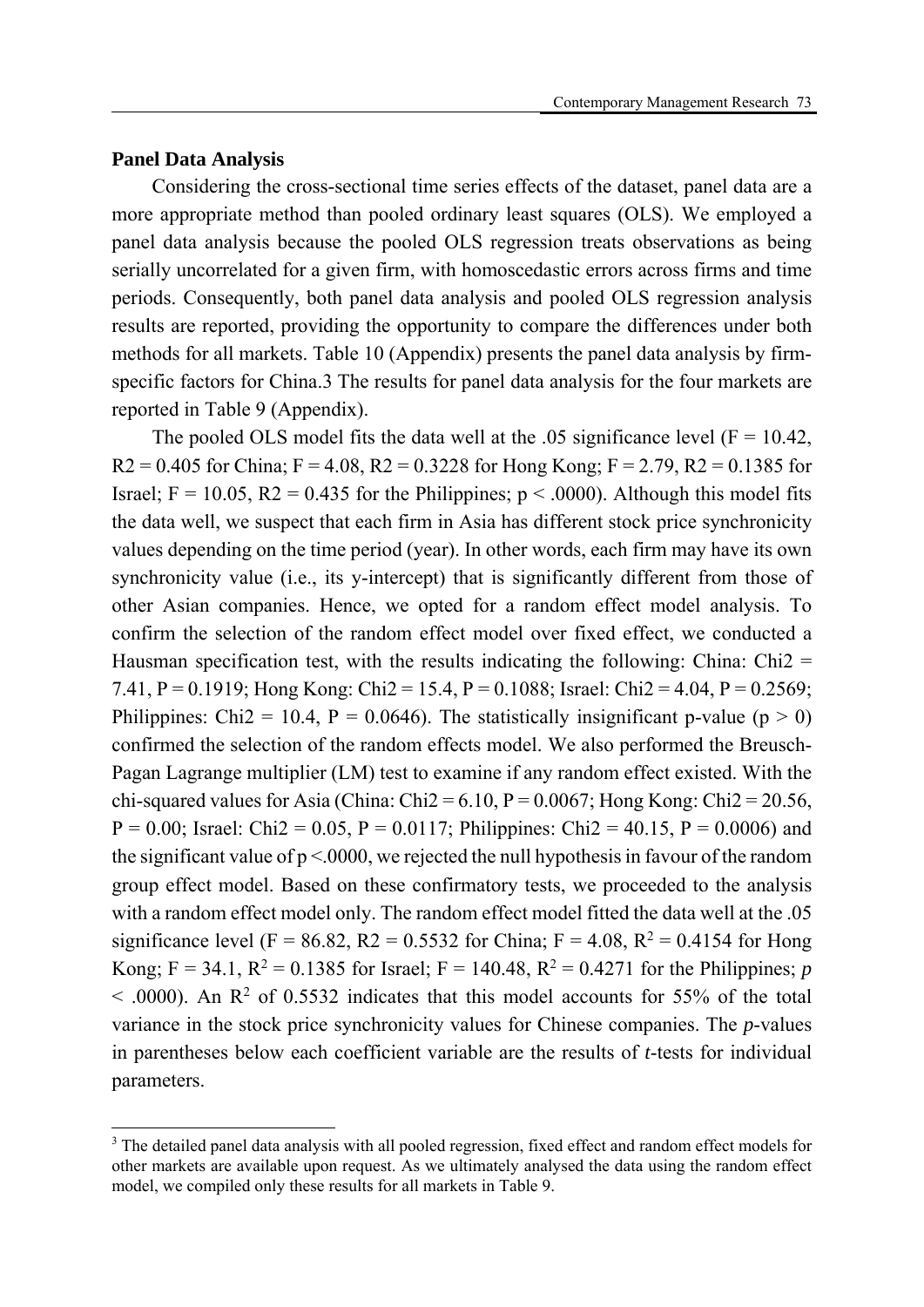From the results of the analysis, it is evident that when the Asian firms adopted IFRS in 2009–2011, holding all other variables constant, the synchronicity values decreased with a significant *p*-value less than 0.05 ( $p < .0000$ ). If we analyse the firmspecific control variables other than the adoption of IFRS, CL  $(-0.2991; p = 0.0480)$ also had a significant impact on stock synchronicity in China. HERF  $(0.0003; p =$ 0.0013) was significant for Hong Kong. MCAP  $(0.2729; p = 0.0013)$  and FSALE  $(0.0067; p = 0.0312)$  were significant for Israel. CL  $(0.9294; p = 0.0192)$  was significant for the Philippines. We interpreted these results as follows. First, the results of these tests are consistent with the hypothesis that the adoption of IFRS improves stock price informativeness, thereby reducing stock synchronicity for all Asian markets in our sample. The benefit was greater among firms with a greater reliance on external capital, as they had to provide more information disclosure to meet the information demand of foreign investors.

#### **Robustness Test**

A financial tsunami hit the market hard during the late 2008–2009 period. This stock market crash might have affected the calculation of synchronicity in the four markets examined herein. Additional robustness checks were done to isolate the effect of the Asian financial crisis of 2008–2009 from our findings on the impact of IFRS on stock synchronicity. Table 11 (Appendix) provides the results of the robustness test after excluding the 2008 and 2009 periods to determine if the earlier results were unduly influenced by the Asian financial crisis. The new results were qualitatively similar to those reported in Table 3, suggesting that our main regression results were unlikely to be driven by any external shock caused by the crisis.

## **DISCUSSION AND CONCLUSION**

The present paper examined the role of IFRS in improving stock price informativeness. A six-year time frame (i.e., 2006–2012) was considered, and a sample was taken of 300 IFRS-adopting firms in four Asian markets (i.e., China, Hong Kong, Israel, and the Philippines) where IFRS were mandatory until 2009. The data indicate that stock price synchronicity was reduced: Since the adoption of IFRS, true firmrelated information is being incorporated into the stock price instead of following market-wide information, compared to the period when national GAAP was used in the financial statements for reporting. This supports the null hypothesis, and this empirical evidence was found in all firms in the four sample markets. Along with IFRS adoption, which was found to have significant influence on stock price synchronicity, other control variables were found to be significant, such as cross-listings in foreign stock exchanges in China, the Herfindahl index in Hong Kong, the percentage of foreign sales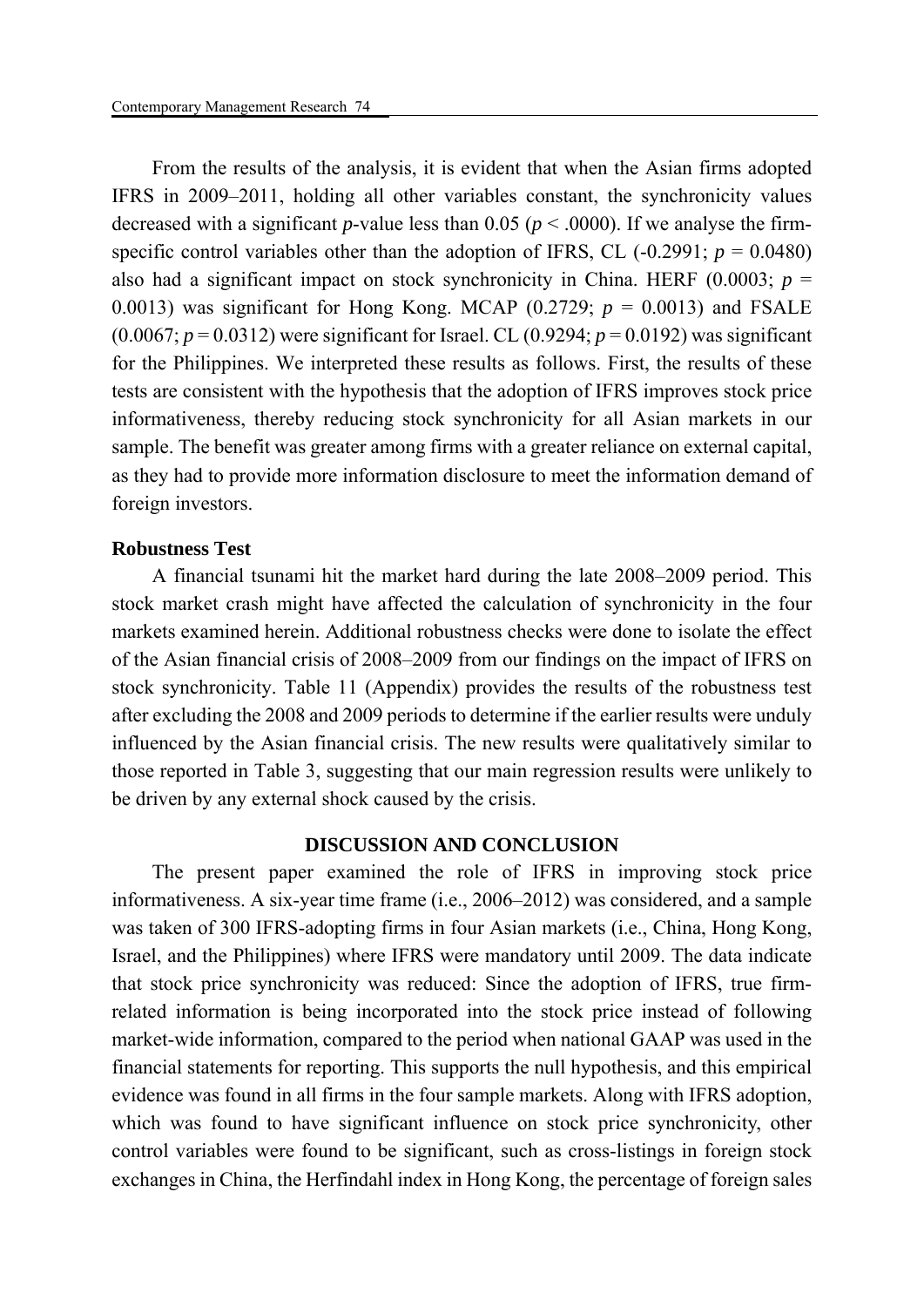in Israel ,and cross-listings in foreign stock exchanges in the Philippines. The researchers anticipated that scrutiny of foreign investors would encourage Chinese and Israeli companies to provide more accurate disclosures. Before IFRS, China operated a largely rules-based accounting regime. As a set of principles-based accounting standards, IFRS provide Chinese firms with the opportunity to produce more informative financial statements with the potential to give better information to external investors. Israel is a highly industrialized country with a vibrant public company presence in the high-tech, biomedical and health care, pharmaceutical, and defence technology industries. Israeli firms are noted for their innovation in computers, security, communications, biotechnology, and green technologies. Furthermore, government policies in the past ten years have made it highly appealing for venture capital and foreign investment. Thus, one can understand the motivation to prepare financial statements in conformity with standards that would attract more foreign capital. Foreign sales play an important role in the economic development of the Philippines by supplying both capital and expertise. Foreign investors have an information disadvantage compared to local investors and therefore have a higher demand for transparency. Hong Kong is a regional capital hub and financial centre; hence the shift to IFRS has a wider significance. The concentration of industry is found to be significant in Hong Kong, where there is tough competition among firms to attract investors, thereby reducing synchronicity. A significant negative relationship was found between the test variable (i.e., ADIFRS) and synchronicity, implying the significant role of adopting a new standard on stock price informativeness in the Asian equity market. Moreover, the correlations of SYNCH with leverage, CL, and HERF are negative, suggesting that firms in Asia that are less leveraged, listed in foreign exchanges, and belonging to a competitive industry are less likely to follow the synchronized behaviour with the market. The study also found that high market capitalization firms more promptly go for reporting under IFRS compared to smaller firms. In conclusion, it is evident from the results that IFRS adoption significantly influenced stock price synchronicity for the selected Asian markets.

Published literature examining the impact of IFRS on stock price synchronicity is very limited. The present paper has attempted to contribute to the literature by focusing on Asian equity markets. These findings have important implications that apply not only to China, Hong Kong, Israel, and the Philippines, but also to other emerging and transitional economies where IFRS have yet to be mandated. The most crucial function of a capital market is to allocate financial resources efficiently. It is necessary to achieve this informational efficiency. The findings of our study—where stock synchronicity is reduced after adopting IFRS, thereby increasing stock informativeness for Asian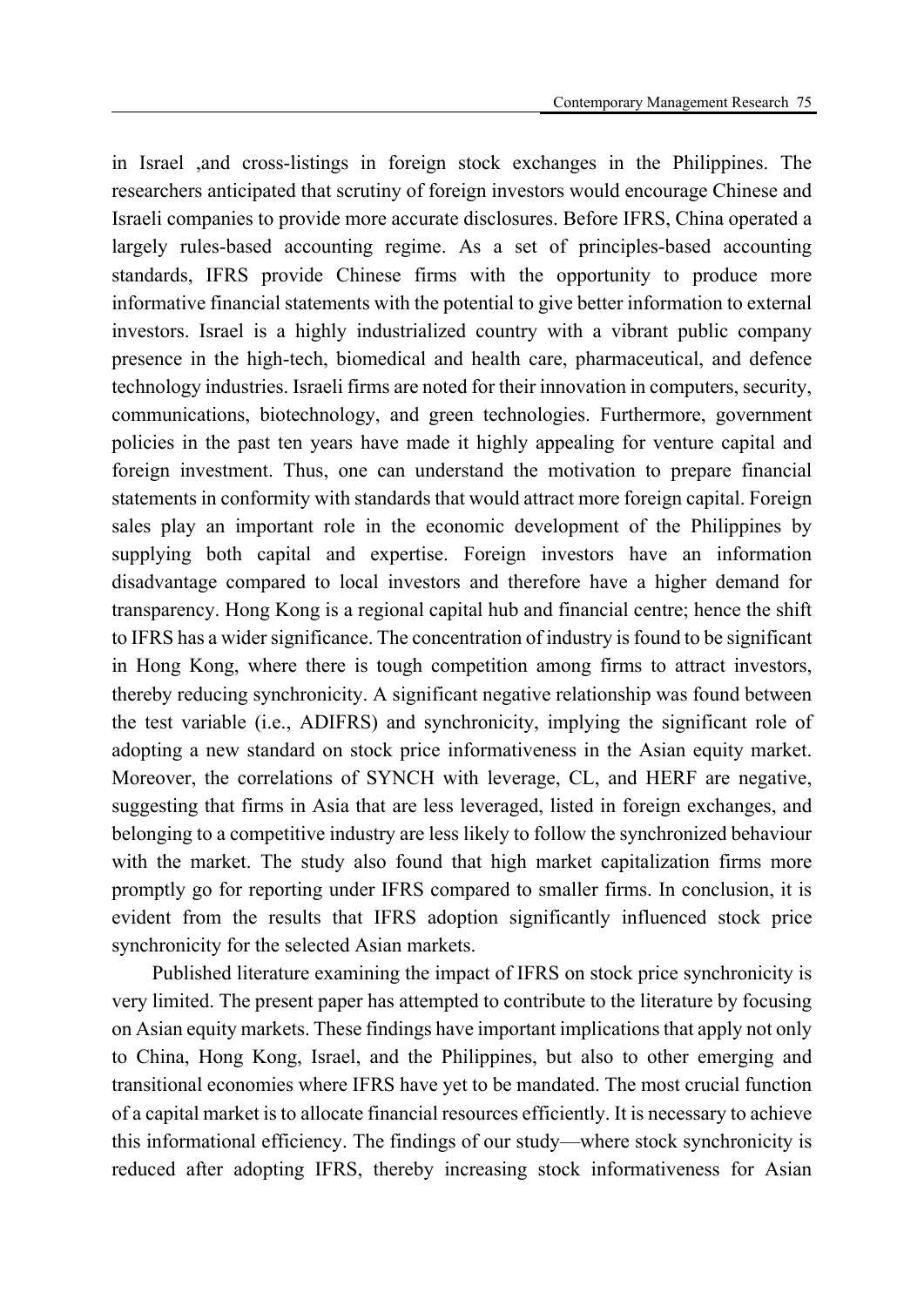stocks—will help investors predict the future prospect of firms and value securities before they invest their capital. Previous literature on the impact of IFRS has claimed that IFRS adoption is more beneficial in countries with more developed stock markets than in emerging countries due to companies' internal incentive motives. However, our findings in the emerging markets are significantly different. These markets benefit from reduced synchronicity. The overall effect of IFRS adoption may tend to average out the reactions of Asian companies with good incentives and the firms with poor incentives. As such, the current study adds to the value relevance debate and provides evidence as to whether the nature of the accounting system employed really matters in terms of sharing price determination in the context of the adoption of IFRS. Second, it motivates the standard-setting bodies in countries where the adoption of IFRS is not compulsory to consider the adoption of IFRS, which will lead to more convergence of accounting standards around the world and more benefits to all participants in capital markets. Moreover, it will help regulators, academicians, and practitioners to assess the informational benefit of adopting IFRS. The present study covers only four markets in Asia where IFRS have been mandated. Future studies should include other countries, such as Japan, Singapore, and India, after IFRS is made mandatory in those countries to generalize the findings for all Asian countries.

#### **REFERENCES**

- Anderson, J., & Gerbing, D. (1988). Structural equation modeling in practice: A review and recommended two-step approach. *Psychological Bulletin*, *103*(3), 411-423. http://dx.doi.org/10.1037/0033-2909.103.3.411
- Ashbaugh, H., & Pincus, M. (2001). Domestic accounting standards, international accounting standards, and the predictability of earnings. *Journal of Accounting Research*, *39*(3), 417–434. http://dx.doi.org/10.1111/1475-679X.00020
- Ball, R. (2006). International Financial Reporting Standards (IFRS): Pros and cons for investors. *Accounting and Business Research, 36*(sup1), 5–27. http://dx.doi.org/10.1080/00014788.2006.9730040
- Bartov, E., Goldberg, S. R., & Kim, M. (2005). Comparative value relevance among German, US, and international accounting standards: A German stock market perspective. *Journal of Accounting, Auditing & Finance, 20*(2), 95–119.
- Beuselinck, C. A. C., Joos, P., Khurana, I. K., & Van der Meulen, S. (2010). Mandatory IFRS reporting and stock price informativeness. *Available at SSRN 1381242.*  http://dx.doi.org/10.2139/ssrn.1381242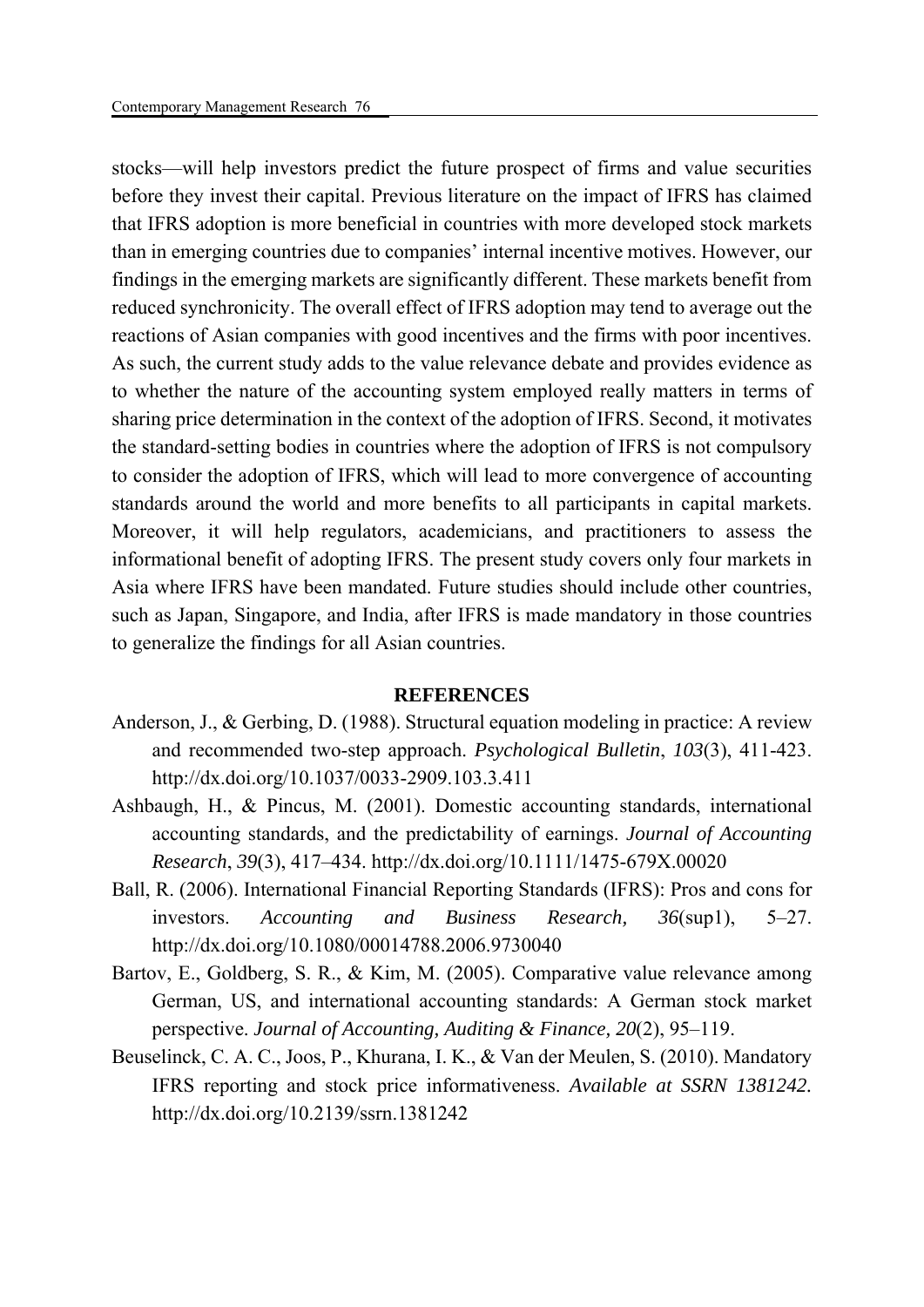- Bissessur, S., & Hodgson, A. (2012). Stock market synchronicity An alternative approach to assessing the information impact of Australian IFRS. *Accounting & Finance, 52*(1), 187–212. http://dx.doi.org/10.1111/j.1467-629X.2010.00388.x
- Campbell, D., Shrives, P., & Bohmbach‐Saager, H. (2001). Voluntary disclosure of mission statements in corporate annual reports: Signaling what and to whom? *Business and Society Review, 106*(1), 65–87. http://dx.doi.org/10.1111/0045- 3609.00102
- Chan, K., & Hameed, A. (2006). Stock price synchronicity and analyst coverage in emerging markets. *Journal of Financial Economics, 80*(1), 115–147. http://dx.doi.org/10.1016/j.jfineco.2005.03.010
- Covrig, V. M., Defond, M. L., & Hung, M. (2007). Home bias, foreign mutual fund holdings, and the voluntary adoption of international accounting standards. *Journal of Accounting Research, 45*(1), 41–70. http://dx.doi.org/10.1111/j.1475- 679X.2007.00226.x
- CPA Israel. (2006).The Israel Accounting Standards Setting Process. Browsing Date: July 7, 2009. Retrieved from http://www.icpas.org.il/english/AccountingStandardsProcess.asp
- Dasgupta, S., Gan, J., & Gao, N. (2010). Transparency, price informativeness, and stock return synchronicity: Theory and evidence. *Journal of Financial and Quantitative Analysis, 45*(5), 1189–1220. http://dx.doi.org/10.1017/S0022109010000505
- Daske, H., Hail, L., Leuz, C., & Verdi, R. (2008). Mandatory IFRS reporting around the world: Early evidence on the economic consequences. *Journal of Accounting Research, 46*(5), 1085–1142. http://dx.doi.org/10.2139/ssrn.1024240
- Durnev, A., Li, K., Mørck, R., & Yeung, B. (2004). Capital markets and capital allocation: Implications for economies in transition. *Economics of Transition, 12*(4), 593–634. http://dx.doi.org/10.2139/ssrn.293972
- Durnev, A., Morck, R., & Yeung, B. (2004). Value-enhancing capital budgeting and firm‐specific stock return variation. *The Journal of Finance, 59*(1), 65–105.
- Fernandes, N., & Ferreira, M. A. (2009). Does international cross-listing improve the information environment. *Journal of Financial Economics, 88*(2), 216–244. http://dx.doi.org/10.2139/ssrn.676653
- Ferreira, M. A. & Laux, P. A. (2007). Corporate governance, idiosyncratic risk, and information flow. *The Journal of Finance, 62*(2), 951–989. http://dx.doi.org/10.2139/ssrn.620822
- Gordon, M. J., & Shapiro, E. (1956). Capital equipment analysis: The required rate of profit. *Management Science*,  $3(1)$ ,  $102-110$ . http://dx.doi.org/10.1287/mnsc.3.1.102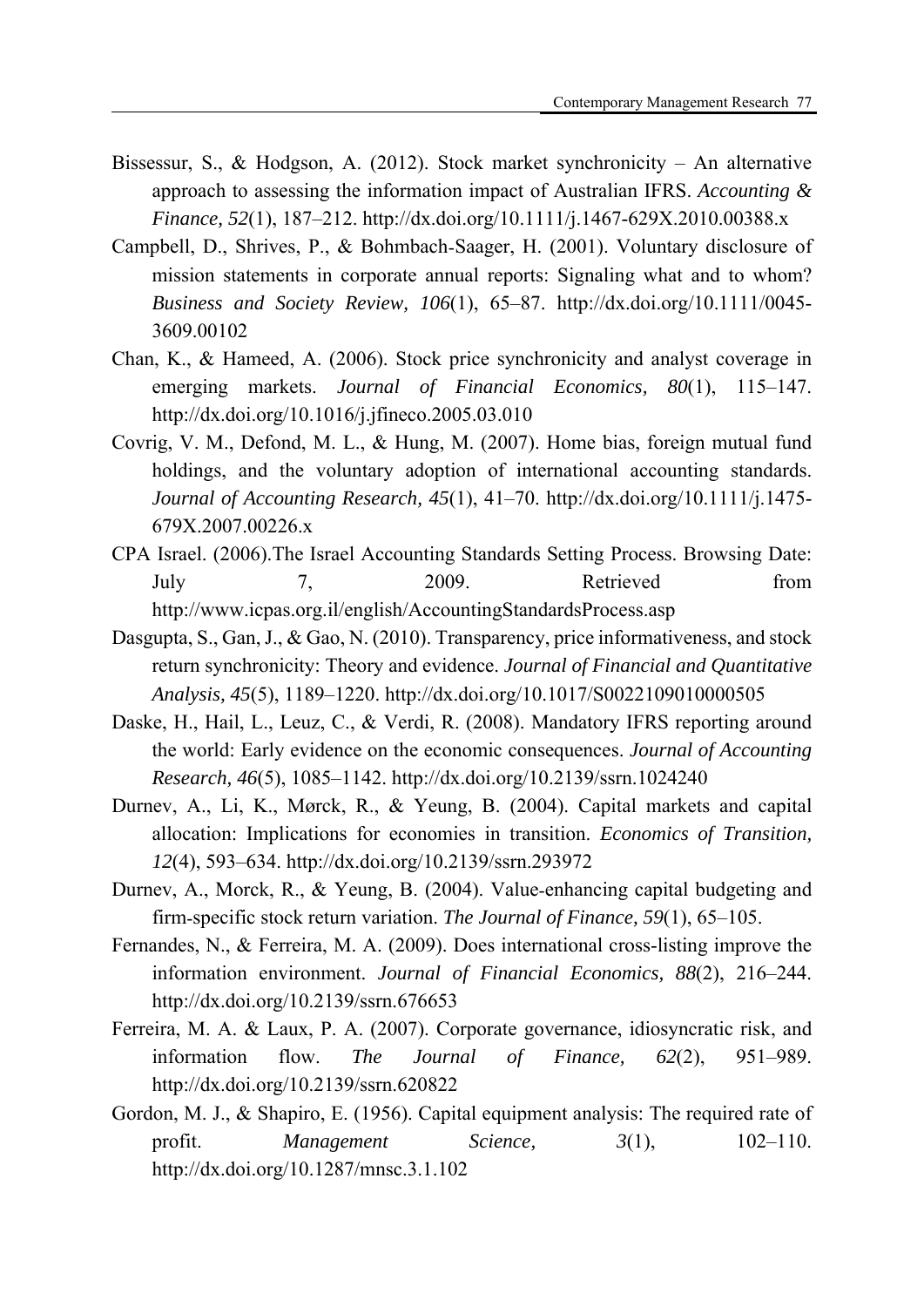- Gul, F. A., Kim, J.-B., & Qiu, A. A. (2010). Ownership concentration, foreign shareholding, audit quality, and stock price synchronicity: Evidence from China. *Journal of Financial Economics, 95*(3), 425–442. http://dx.doi.org/10.1016/j.jfineco.2009.11.005
- HKICPA (2006) . Information Paper: Setting Hong Kong Financial Reporting Retrieved from from Standards. http://www.hkicpa.org.hk/file/media/section6\_standards/standards/Info\_paper\_F RS.pdf
- Horton, J., Serafeim, G., & Serafeim, I. (2013). Does Mandatory IFRS Adoption improve the information environment? *Contemporary Accounting Research,30*(1), 388–423. http://dx.doi.org/10.2139/ssrn.1264101
- Jin, L., & Myers, S. C. (2006). R2 around the world: New theory and new tests. *Journal of Financial Economics, 79*(2), 257–292. http://dx.doi.org/10.1016/j.jfineco.2004.11.003
- Kelly, P. J. (2015). Information efficiency and firm-specific return variation. *The Quarterly Journal of Finance, 4*(4), 1–44. http://dx.doi.org/10.1142/S2010139214500189
- Kim, J.-B., & Shi, H. (2012). Voluntary IFRS adoption, analyst coverage, and information quality: International evidence. *Journal of International Accounting Research, 11*(1), 45–76. http://dx.doi.org/10.2308/jiar-10216
- Landsman, W. R., Maydew, E. L., & Thornock, J. R. (2012). The information content of annual earnings announcements and mandatory adoption of IFRS. *Journal of Accounting and Economics, 53*(1), 34–54. http://dx.doi.org/10.1016/j.jacceco.2011.04.002
- Leuz, C., & Verrecchia, R. E. (2000). The economic consequences of increased disclosure. *Journal of Accounting Research, 38*(1), 91–124. http://dx.doi.org/10.2307/2672910
- Levine, R., & Zervos, S. (1998). Stock markets, banks, and economic growth. *American Economic Review, 88*(3), 537–558. http://dx.doi.org/10.1596/1813-9450-1690
- Li, S. (2010). Does mandatory adoption of International Financial Reporting Standards in the European Union reduce the cost of equity capital? *The Accounting Review, 85*(2), 607–636. http://dx.doi.org/10.2308/accr.2010.85.2.607
- Loureiro, G., & Taboada, A. G. (2012). The impact of IFRS adoption on stock price Informativeness. Retrived from : http://Www.EfmaefmOrg/0efmameetings/Efma% 20annual%20meetings/2012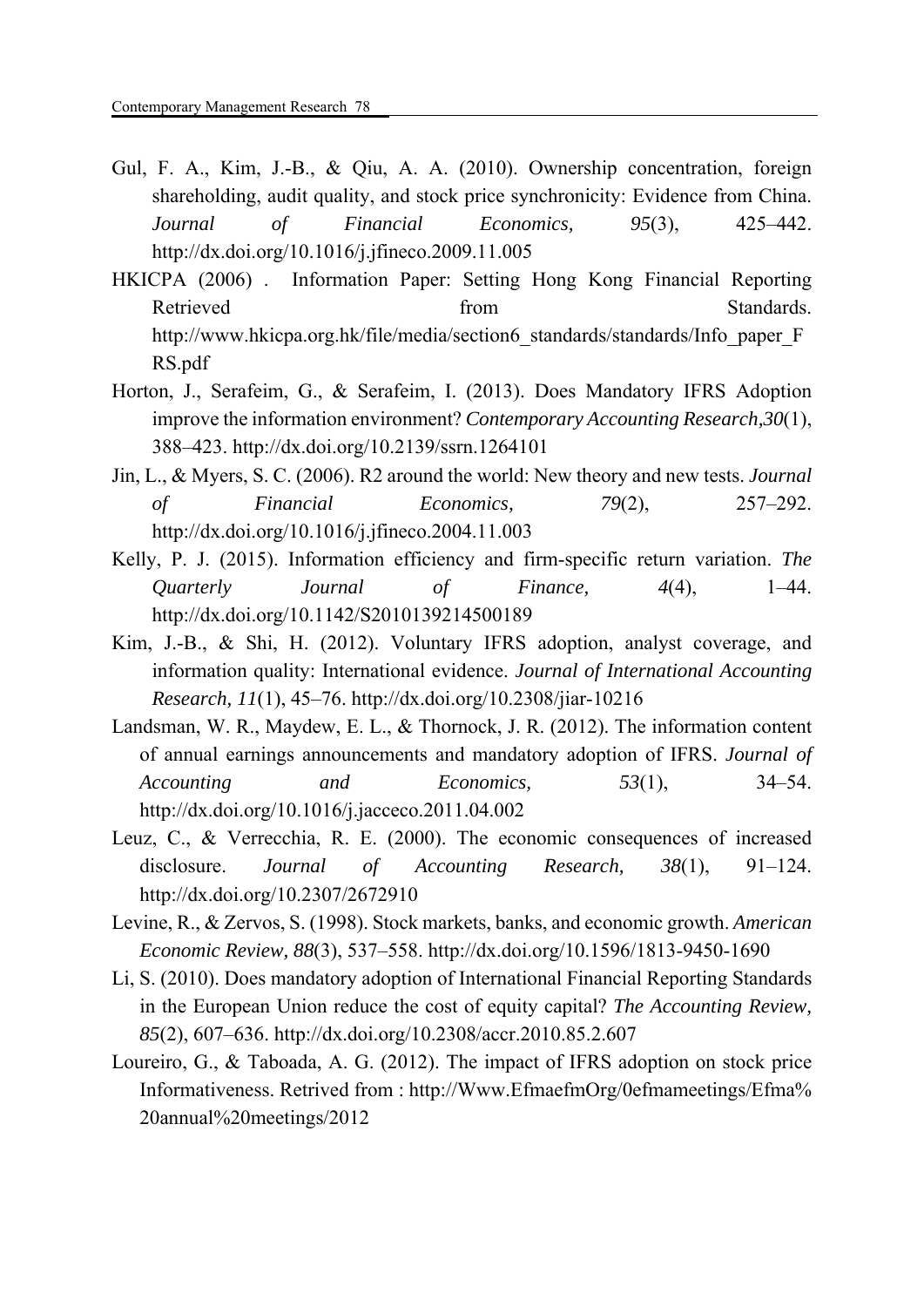- McGregor, R. (2006). China adopts new accounting standards. Financial Times. Retrieved May 26, 2009, from http://www.ft.com/cms/s/0/c69ba44a-9e07-11dab641-0000779e2340.html
- Morck, R., Yeung, B., & Yu, W. (2000). The information content of stock markets: Why do emerging markets have synchronous stock price movements? *Journal of Financial Economics, 58*(1), 215–260. http://dx.doi.org/10.1016/S0304- 405X(00)00071-4
- Patro, A., & Gupta, V. K. (2014). Impact of International Financial Reporting Standards on Cost of equity Capital for Asian countries. *International Journal of Accounting and Financial Reporting, 4*(2), 148-170. http://dx.doi.org/10.5296/ijafr.v4i2.6462
- Piotroski, J. D., & Roulstone, D. T. (2004). The influence of analysts, institutional investors, and insiders on the incorporation of market, industry, and firm-specific information into stock prices. *The Accounting Review, 79*(4), 1119–1151. http://dx.doi.org/10.2308/accr.2004.79.4.1119
- Roll, R. (1988). R2. *Journal of Finance 43*(3), 541–566. http://dx.doi.org/10.1111/j.1540-6261.1988.tb04591.x
- Sarod, K. T. M. (2008). *Empirical analysis of stock return synchronicity a comparison of developed and emerging markets (Unpublished doctoral dissertation).* RMIT University, Melbourne, Australia.
- Skaife, H., Gassen, J., & LaFond, R. (2006). Does stock price synchronicity represent firm-specific information? The international evidence. 2006 - Papers.ssrn.com
- Wang, J., & Yu, W. (2009). The information content of stock prices, reporting incentives and accounting standards: International evidence. SSRN eLibrary. 2009 - acrobatplanet.com
- World Bank Group. (2006, March 15). Reports on the Observance of Standards and Codes (ROSC): Republic of the Philippines.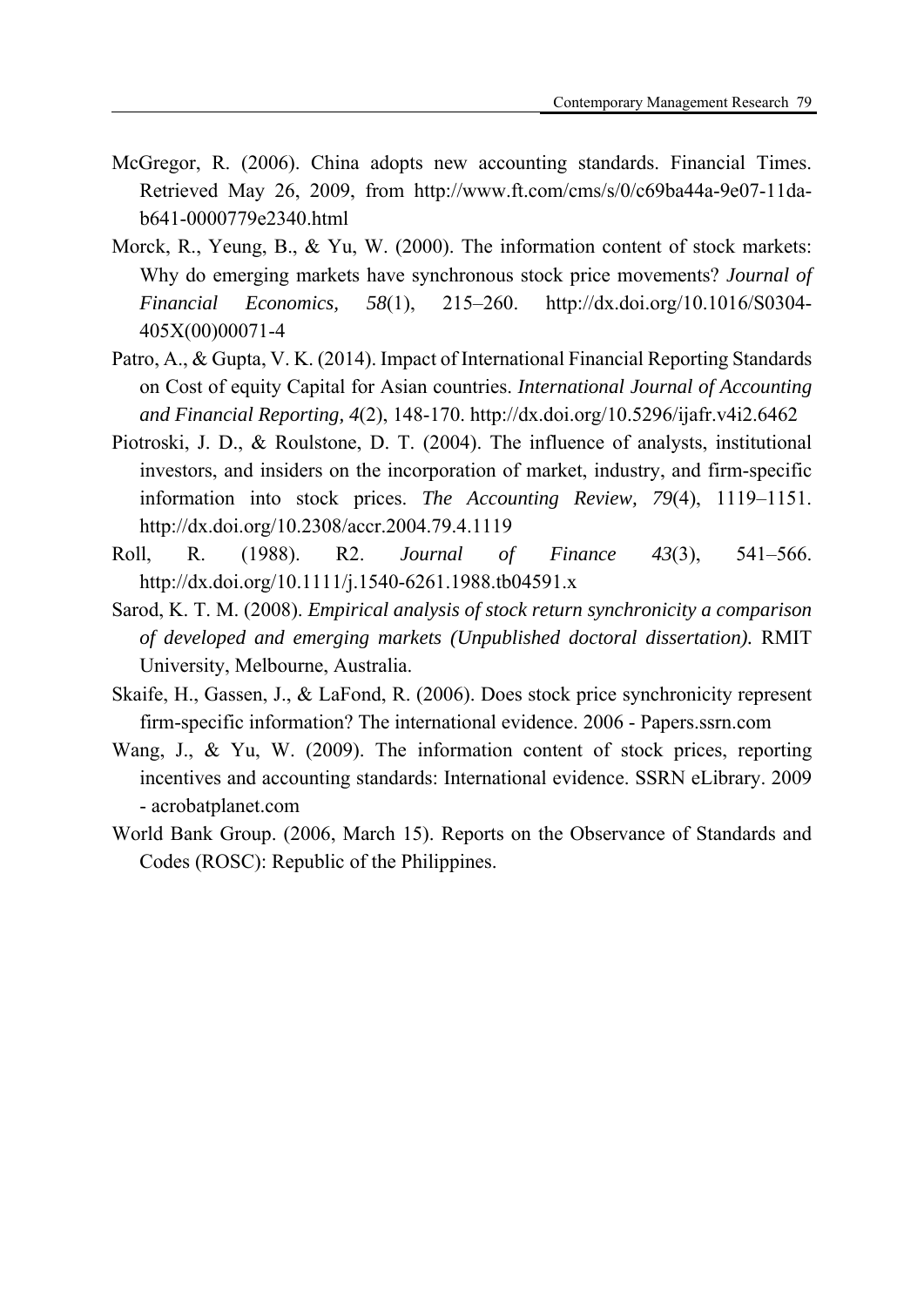## **APPENDIX**

Figure 1 Box-Plot for Impact of Adopting IFRS on Stock Price Synchronicity – China



## Figure 2 Box-Plot for Impact of Adopting IFRS on Stock Price Synchronicity – Hong Kong

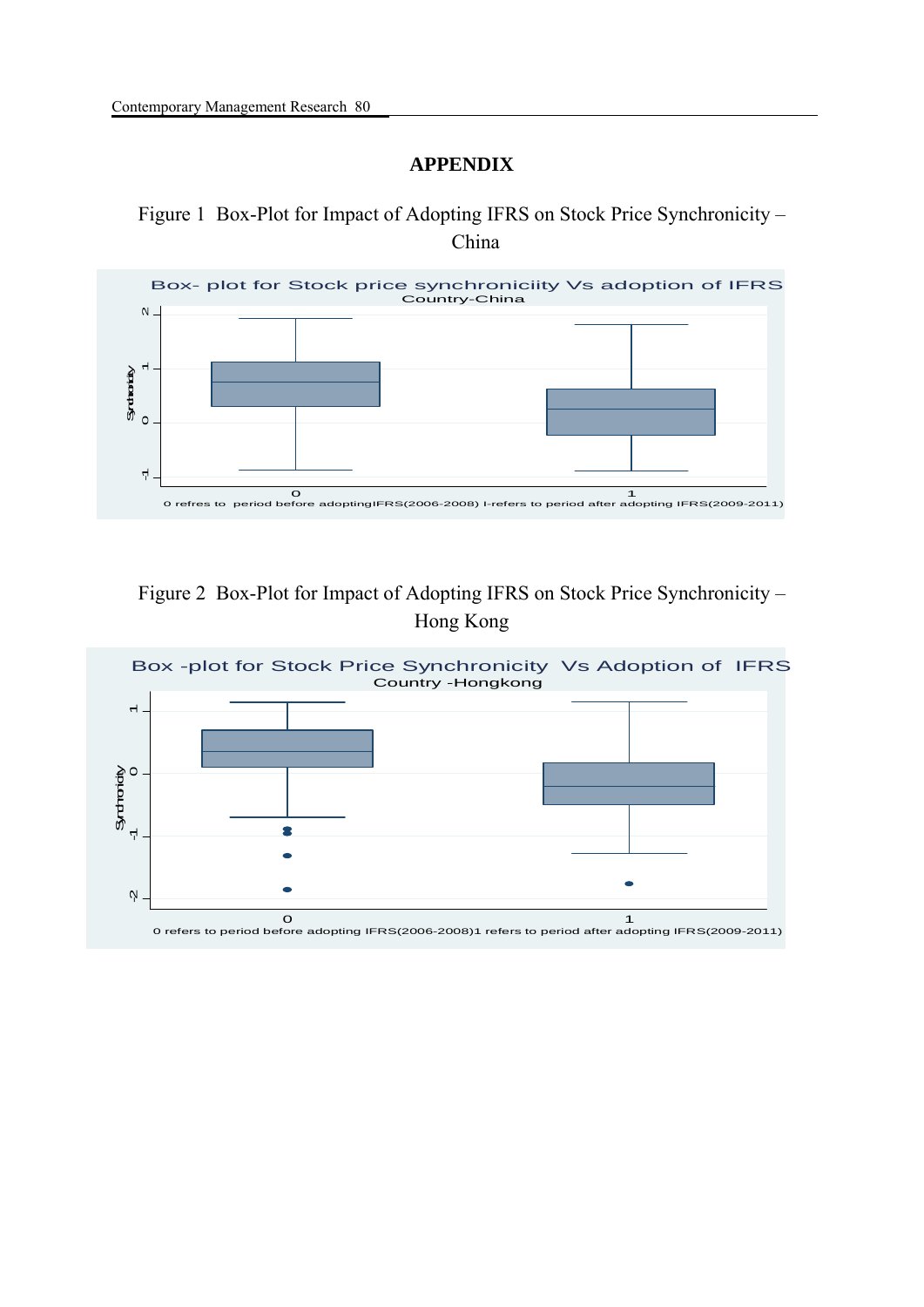

Figure 3 Box-Plot for Impact of Adopting IFRS on Stock Price Synchronicity – Israel

# Figure 4 Box-Plot for Impact of Adopting IFRS on Stock Price Synchronicity – Philippines

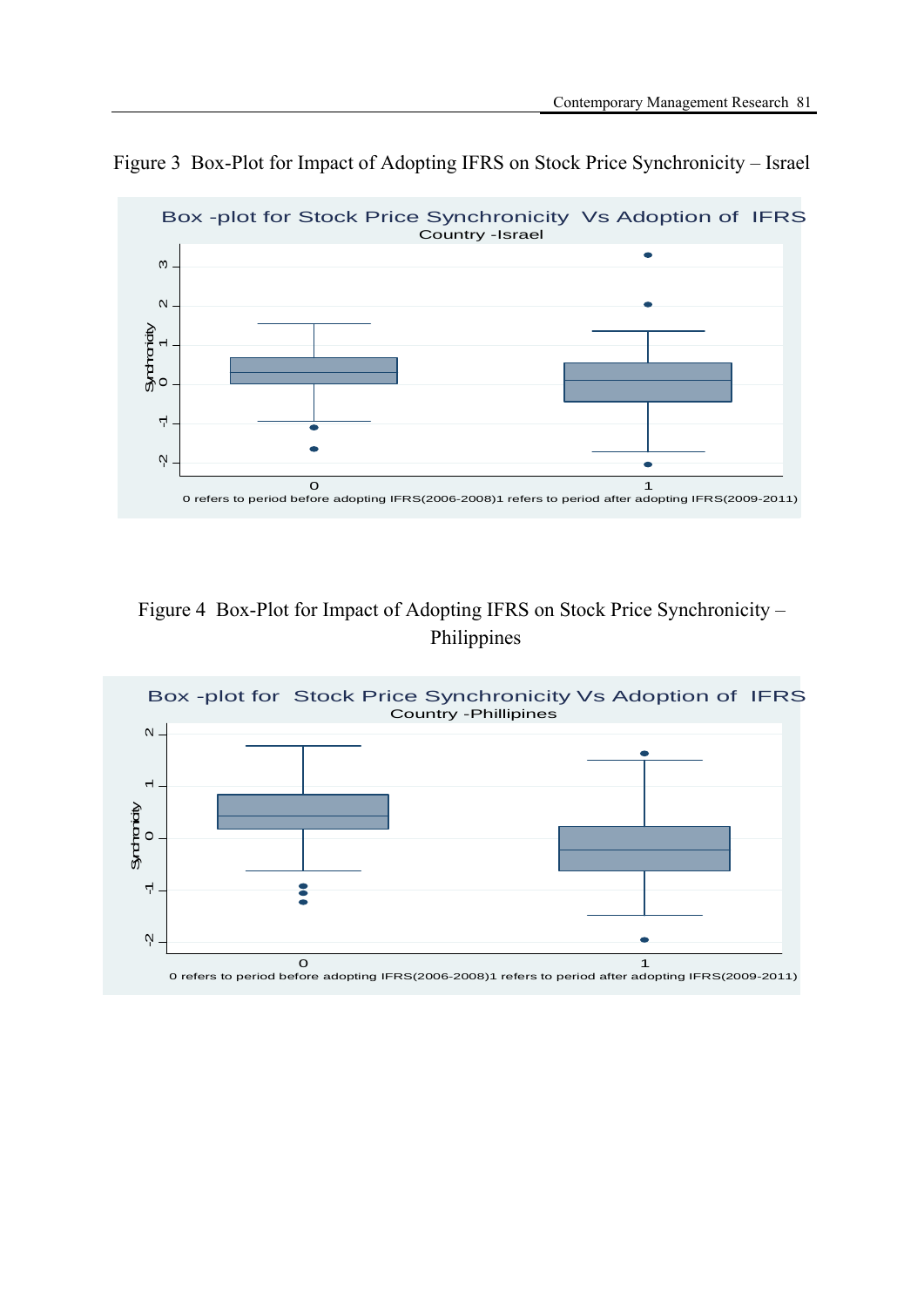|                  |                 | <b>Total Sample</b> |            |                 | <b>Before IFRS</b> |            |                 | After IFRS    |            |
|------------------|-----------------|---------------------|------------|-----------------|--------------------|------------|-----------------|---------------|------------|
|                  | $(2006 - 2011)$ |                     |            | $(2006 - 2008)$ |                    |            | $(2009 - 2011)$ |               |            |
| <b>Variables</b> | <b>Mean</b>     | <b>Median</b>       | Stand.dev. | <b>Mean</b>     | <b>Median</b>      | Stand.dev. | <b>Mean</b>     | <b>Median</b> | Stand.dev. |
| <b>SYNCH</b>     | 0.48623         | 0.49157             | 0.57965    | 0.7303          | 0.75814            | 0.50857    | 0.24216         | 0.25253       | 0.54407    |
| <b>MCAP</b>      | 5.98109         | 5.78717             | 0.88922    | 5.82877         | 5.64201            | 0.89666    | 6.13341         | 5.95979       | 0.85866    |
| <b>LEV</b>       | 27.2683         | 23.535              | 21.9384    | 28.5901         | 25.45              | 22.6792    | 25.9464         | 20.955        | 21.1839    |
| <b>FSALE</b>     | 6.69988         | $\overline{a}$      | 18.5799    | 6.91483         |                    | 18.5028    | 6.48492         |               | 18.7317    |
| CL               | 0.275           | $\overline{a}$      | 0.44745    | 0.275           |                    | 0.44839    | 0.275           |               | 0.44839    |
| <b>HERF</b>      | 5694.33         | 4973.65             | 2114.16    | 5713.76         | 5255.06            | 2096.61    | 5674.9          | 4945.02       | 2140.18    |

Table 1 Descriptive Statistics IFRS and Stock Price Synchronicity – China

Table 2 Descriptive Statistics IFRS and Stock Price Synchronicity – Hong Kong

|                  |             | <b>Total Sample</b> |            |             | <b>Before IFRS</b>       |            |             | After IFRS               |            |  |
|------------------|-------------|---------------------|------------|-------------|--------------------------|------------|-------------|--------------------------|------------|--|
|                  |             | $(2006 - 2011)$     |            |             | $(2006 - 2008)$          |            |             | $(2009 - 2011)$          |            |  |
| <b>Variables</b> | <b>Mean</b> | <b>Median</b>       | Stand.dev. | <b>Mean</b> | <b>Median</b>            | Stand.dev. | <b>Mean</b> | <b>Median</b>            | Stand.dev. |  |
| <b>SYNCH</b>     | 0.09319     | 0.12497             | 0.60061    | 0.32254     | 0.35221                  | 0.52566    | $-0.1362$   | $-0.2079$                | 0.58488    |  |
| <b>MCAP</b>      | 5.82558     | 5.92046             | 0.98529    | 5.60667     | 5.71707                  | 0.95183    | 6.04449     | 6.16977                  | 0.97321    |  |
| LEV              | 19.0058     | 17.28               | 16.7049    | 21.8176     | 20.14                    | 17.6943    | 16.194      | 10.78                    | 15.2124    |  |
| <b>FSALE</b>     | 25.099      | $\blacksquare$      | 40.335     | 23.263      | $\overline{\phantom{a}}$ | 39.0032    | 26.935      | $\overline{\phantom{a}}$ | 41.7066    |  |
| CL               | 0.2         | $\blacksquare$      | 0.40084    | 0.2         | $\overline{\phantom{a}}$ | 0.40168    | 0.2         | $\blacksquare$           | 0.40168    |  |
| <b>HERF</b>      | 3603.75     | 3306.92             | 2117       | 3590.52     | 3262.29                  | 2171.52    | 3616.98     | 3331.97                  | 2070.06    |  |

Table 3 Descriptive Statistics IFRS and Stock Price Synchronicity – Israel

|                 |                 | <b>Total Sample</b>      |            | <b>Before IFRS</b> |                          |            |             | After IFRS      |            |  |
|-----------------|-----------------|--------------------------|------------|--------------------|--------------------------|------------|-------------|-----------------|------------|--|
|                 | $(2006 - 2011)$ |                          |            |                    | $(2006 - 2008)$          |            |             | $(2009 - 2011)$ |            |  |
| <b>Variable</b> | <b>Mean</b>     | <b>Median</b>            | Stand.dev. | Mean               | <b>Median</b>            | Stand.dev. | <b>Mean</b> | <b>Median</b>   | Stand.dev. |  |
| <b>SYNCH</b>    | 0.1775          | 0.2397                   | 0.7046     | 0.3099             | 0.3123                   | 0.5698     | 0.0452      | 0.1012          | 0.7982     |  |
| <b>MCAP</b>     | 4.4074          | 4.4545                   | 0.6266     | 4.4185             | 4.4484                   | 0.6174     | 4.3963      | 4.4597          | 0.6381     |  |
| <b>LEV</b>      | 612.85          | 31.905                   | 4878       | 977.2              | 31.29                    | 6746.6     | 248.5       | 32.1            | 1416.4     |  |
| <b>FSALE</b>    | 4.5617          | $\blacksquare$           | 17.507     | 3.304              | $\overline{\phantom{a}}$ | 15.085     | 5.8193      | $\blacksquare$  | 19.617     |  |
| CL              | 0.075           | $\overline{\phantom{a}}$ | 0.2639     | 0.075              | $\blacksquare$           | 0.2645     | 0.075       |                 | 0.2645     |  |
| <b>HERF</b>     | 20807           | 2374.4                   | 49526      | 22127              | 2220.2                   | 52315      | 19487       | 2477.3          | 46753      |  |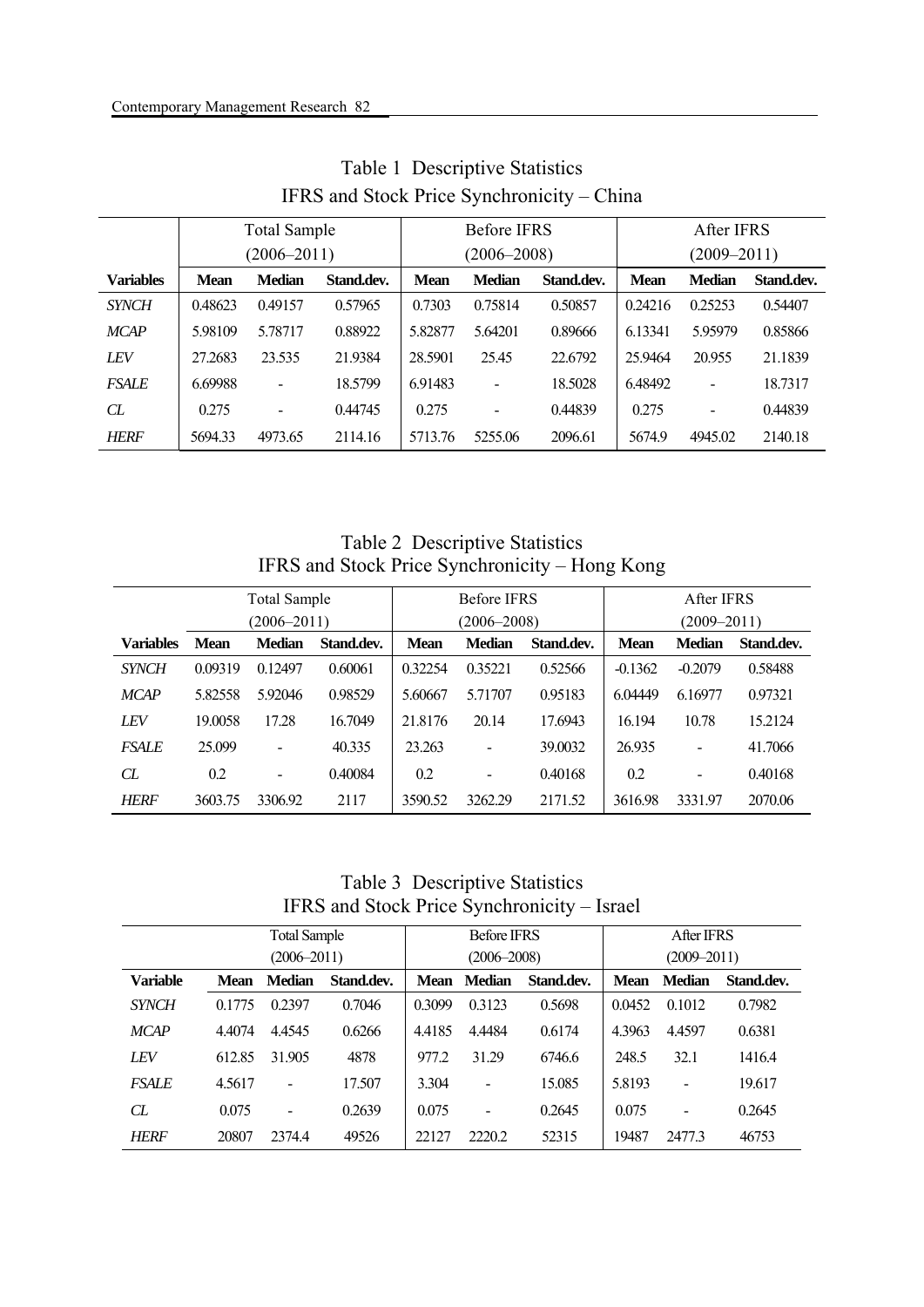|                 |             | <b>Total Sample</b><br>$(2006 - 2011)$ |            |             | <b>Before IFRS</b><br>$(2006 - 2008)$ |            |             | After IFRS<br>$(2009 - 2011)$ |            |  |
|-----------------|-------------|----------------------------------------|------------|-------------|---------------------------------------|------------|-------------|-------------------------------|------------|--|
|                 |             |                                        |            |             |                                       |            |             |                               |            |  |
| <b>Variable</b> | <b>Mean</b> | <b>Median</b>                          | Stand.dev. | <b>Mean</b> | <b>Median</b>                         | Stand.dev. | <b>Mean</b> | <b>Median</b>                 | Stand.dev. |  |
| <b>SYNCH</b>    | 0.1578      | 0.18061                                | 0.69672    | 0.4882      | 0.42876                               | 0.5692     | $-0.173$    | $-0.2286$                     | 0.65629    |  |
| <b>MCAP</b>     | 6.3866      | 6.41183                                | 0.78152    | 6.2365      | 6.31785                               | 0.7599     | 6.5368      | 6.51738                       | 0.77704    |  |
| <b>LEV</b>      | 22.382      | 14.245                                 | 23.9274    | 21.518      | 12.225                                | 24.568     | 23.245      | 15.475                        | 23.3405    |  |
| <b>FSALE</b>    | 3.7581      | $\overline{\phantom{a}}$               | 12.0639    | 2.5519      | $\overline{\phantom{a}}$              | 8.2357     | 4.9643      | $\overline{\phantom{a}}$      | 14.8841    |  |
| CL              | 0.025       | $\blacksquare$                         | 0.15645    | 0.025       | $\qquad \qquad \blacksquare$          | 0.1568     | 0.025       | $\overline{\phantom{a}}$      | 0.15678    |  |
| <b>HERF</b>     | 2994.3      | 2621.12                                | 1121.58    | 2849.1      | 2355.72                               | 1085.6     | 3139.5      | 2637.78                       | 1142.53    |  |

## Table 4 Descriptive Statistics IFRS and Stock Price Synchronicity – Philippines

Table 5 Pearson Correlation Matrix for IFRS and Stock Price Synchronicity – China

|               | <b>SYNCH</b>            |            | ADIFRS LOG(MCAP)     | <b>LEV</b>            | <b>F SALE</b>           | <b>HERF</b>        | CL           |
|---------------|-------------------------|------------|----------------------|-----------------------|-------------------------|--------------------|--------------|
| <b>SYNCH</b>  | 1                       |            |                      |                       |                         |                    |              |
| <b>ADIFRS</b> | $-0.4219**$<br>(0.0000) | 1          |                      |                       |                         |                    |              |
| <b>MCAP</b>   | 0.013                   | $0.1717**$ | $\mathbf{1}$         |                       |                         |                    |              |
|               | (0.8413)                | (0.0077)   |                      |                       |                         |                    |              |
| <b>LEV</b>    | $-0.0007$               | $-0.0604$  | $-0.1488**$          | 1                     |                         |                    |              |
|               | (0.9920)                | (0.3517)   | (0.0210)             |                       |                         |                    |              |
| F SALE        | 0.0946                  | $-0.0116$  | $-0.0279$            | $-0.0218$             | $\mathbf{1}$            |                    |              |
|               | (0.1441)                | (0.8582)   | (0.6660)             | (0.7360)              |                         |                    |              |
| <b>HERF</b>   | $-0.1544**$             | $-0.0092$  | 0.0946               | $0.2484**$            | $-0.0571$               | 1                  |              |
|               | (0.0167)                | (0.8871)   | (0.1430)             | (0.0001)              | (0.3783)                |                    |              |
| CL            | $-0.0448$<br>(.4894)    |            | 0.4883**<br>(0.0000) | $-0.0745$<br>(0.2500) | $-0.1396**$<br>(0.0306) | 0.1173<br>(0.0690) | $\mathbf{1}$ |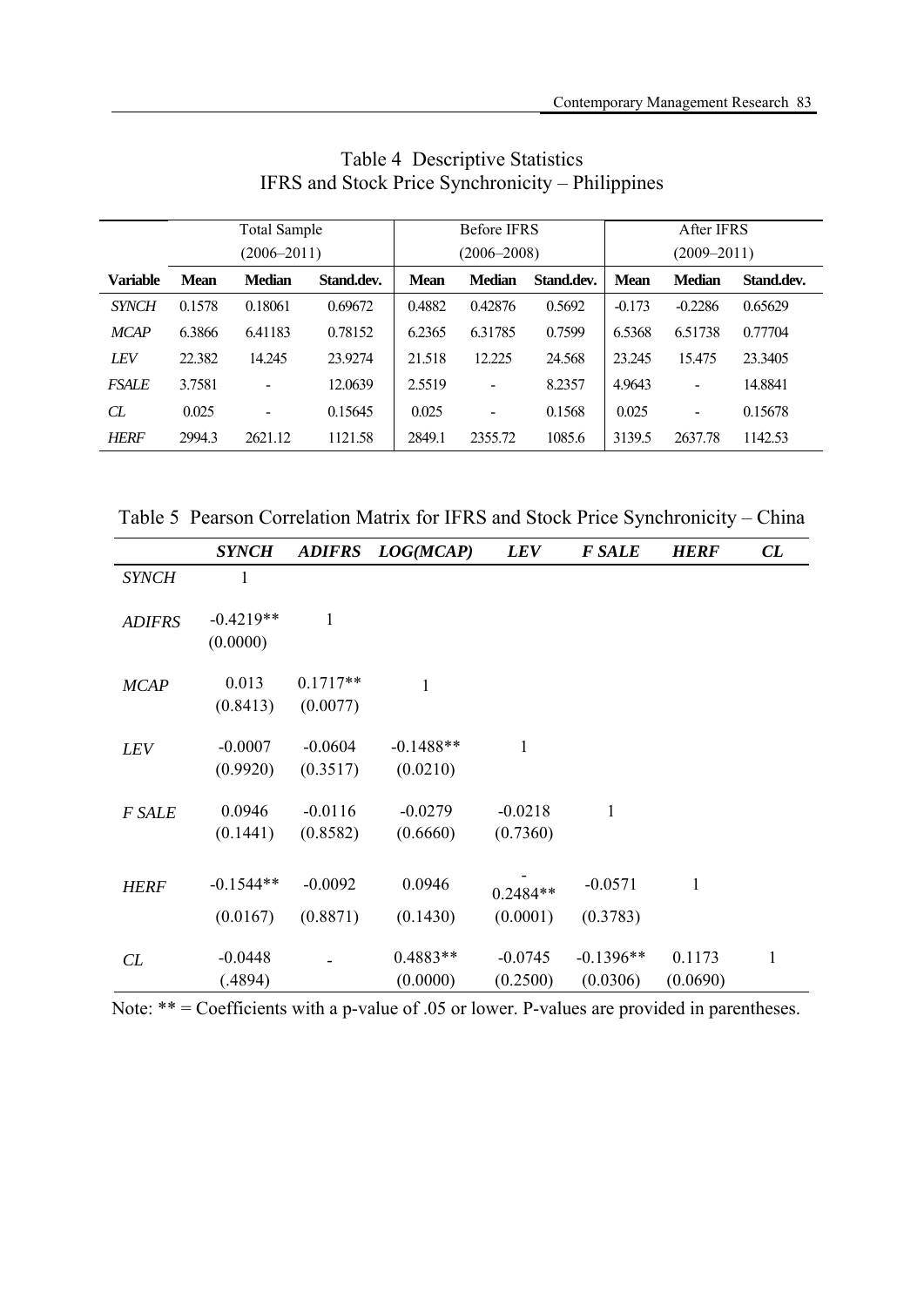|               | <b>SYNCH</b>            | <b>ADIFRS</b>           | LOG(MCAP)              | <b>LEV</b>            | <b>FSALE</b>          | <b>HERF</b>           | CL |
|---------------|-------------------------|-------------------------|------------------------|-----------------------|-----------------------|-----------------------|----|
| <b>SYNCH</b>  | 1                       |                         |                        |                       |                       |                       |    |
| <b>ADIFRS</b> | $-0.3827**$<br>(0.0000) | 1                       |                        |                       |                       |                       |    |
| M CAP         | $-0.0889$<br>(0.1696)   | $0.2226**$<br>(0.0005)  | 1                      |                       |                       |                       |    |
| <i>LEV</i>    | $-0.0051$<br>(0.9371)   | $-0.1687**$<br>(0.0088) | $0.4064**$<br>(0.000)  | 1                     |                       |                       |    |
| F SALE        | $-0.0917$<br>(0.1566)   | 0.0456<br>(0.4819)      | $-0.0992$<br>(0.1252)  | 0.0681<br>(0.2931)    | $\mathbf{1}$          |                       |    |
| <b>HERF</b>   | 0.0614<br>(0.3436)      | 0.0063<br>(0.9231)      | $0.1869**$<br>(0.0037) | $-0.0482$<br>(0.4573) | $-.2654**$<br>(0.000) | 1                     |    |
| CL            | $-0.0815$<br>(0.2085)   |                         | $0.1458**$<br>(0.0239) | $-0.0591$<br>(0.3617) | $0.2769**$<br>(0.000) | $-0.0098$<br>(0.8798) | 1  |

Table 6 Pearson Correlation Matrix for IFRS and Stock Price Synchronicity – Hong Kong

|               | <b>SYNCH</b>            | <b>ADIFRS</b>         | LOG(MCAP)              | <b>LEV</b>            | <b>F SALE</b>         | <b>HERF</b>           | CL |
|---------------|-------------------------|-----------------------|------------------------|-----------------------|-----------------------|-----------------------|----|
| <b>SYNCH</b>  | 1                       |                       |                        |                       |                       |                       |    |
| <b>ADIFRS</b> | $-0.1883**$<br>(0.0034) |                       |                        |                       |                       |                       |    |
| <b>MCAP</b>   | 0.1196<br>(0.0644)      | $-0.0178$<br>(0.7841) | $\mathbf{1}$           |                       |                       |                       |    |
| LEV           | 0.0409<br>(0.5284)      | $-0.0748$<br>(0.248)  | $0.1370**$<br>(0.0339) | 1                     |                       |                       |    |
| <b>FSALE</b>  | 0.1248<br>(0.0535)      | 0.072<br>(0.2666)     | $-0.3900**$<br>(0.000) | $-0.031$<br>(0.6324)  | 1                     |                       |    |
| <b>HERF</b>   | $0.1521**$<br>(0.0184)  | $-0.0267$<br>(0.6806) | $-0.2953**$<br>(0.000) | $-0.0459$<br>(0.4794) | $0.2881**$<br>(0.000) | $\mathbf{1}$          |    |
| CL            | 0.0337<br>(0.6035)      |                       | $-0.3702**$<br>(0.000) | $-0.0345$<br>(0.5947) | $0.4214**$<br>(0.000) | $0.1768**$<br>(0.006) | 1  |

Table 7 Pearson Correlation Matrix for IFRS and Stock Price Synchronicity – Israel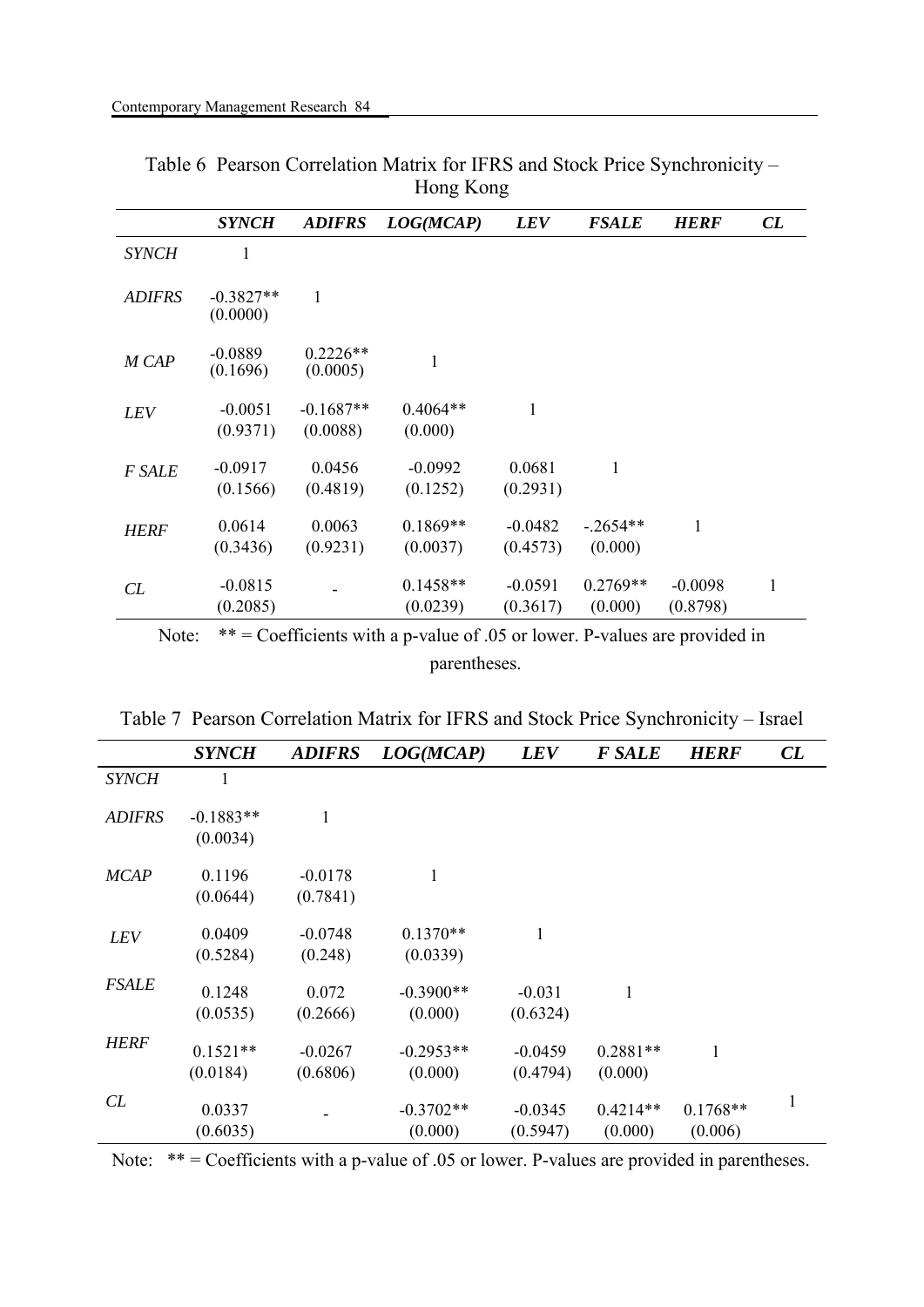|               | <b>SYNCH</b>           | <b>ADIFRS</b>          | LOG(MCAP)              | <b>LEV</b>              | <b>FSALE</b>           | <b>HERF</b>          | CL |
|---------------|------------------------|------------------------|------------------------|-------------------------|------------------------|----------------------|----|
| <b>SYNCH</b>  | 1                      |                        |                        |                         |                        |                      |    |
| <b>ADIFRS</b> | $-0.4753**$<br>(0.000) | $\mathbf{1}$           |                        |                         |                        |                      |    |
| <b>MCAP</b>   | $0.1291**$<br>(0.0458) | $0.1926**$<br>(0.0027) | 1                      |                         |                        |                      |    |
| <b>LEV</b>    | 0.0542<br>(0.4035)     | 0.0362<br>(0.5771)     | 0.0949<br>(0.1426)     | $\mathbf{1}$            |                        |                      |    |
| <b>FSALE</b>  | 0.0408<br>(0.5291)     | 0.1002<br>(0.1216)     | 0.1252<br>(0.0527)     | 0.0152<br>(0.8144)      | $\mathbf{1}$           |                      |    |
| <b>HERF</b>   | $-0.0019$<br>(0.9771)  | $0.1297**$<br>(0.0447) | 0.0827<br>(0.2017)     | $-0.2500**$<br>(0.0001) | $0.1928**$<br>(0.0027) |                      |    |
| CL            | $0.2067**$<br>(0.0013) |                        | $0.2226**$<br>(0.0005) | 0.0121<br>(0.8526)      | $-0.05$<br>(0.4408)    | $-0.055$<br>(0.3961) |    |

Table 8 Pearson Correlation Matrix for IFRS and Stock Price Synchronicity – Philippines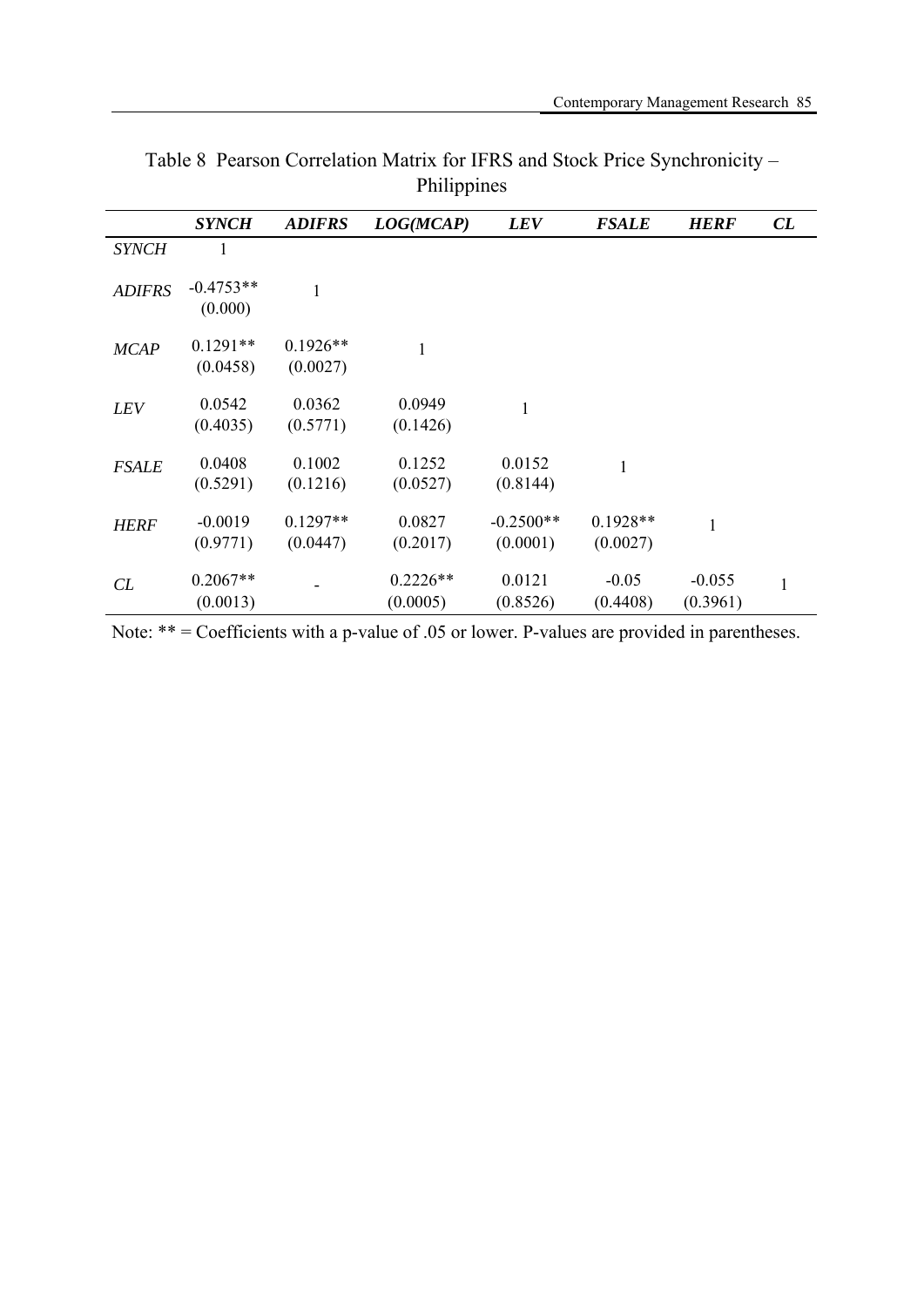|                                                              | <b>CHINA</b>    | <b>HONG KONG</b>  | <b>ISRAEL</b>    | <b>PHILIPPINES</b> |
|--------------------------------------------------------------|-----------------|-------------------|------------------|--------------------|
| CONSTANT                                                     | $-0.1478$       | $-1.0310$         | $-1.1036$        | 0.0773             |
|                                                              | (0.8130)        | (0.0900)          | (0.0140)         | (0.8776)           |
| <b>ADIFRS</b>                                                | $-0.5287**$     | $-0.4808**$       | $-0.2631**$      | $-0.6864**$        |
|                                                              | (0.0000)        | (0.000)           | (0.003)          | (0.000)            |
| <b>MCAP</b>                                                  | 0.1219          | 0.0270            | $0.2729**$       | 0.0304             |
|                                                              | (0.1090)        | (0.6881)          | (0.0024)         | (0.6550)           |
| LEV                                                          | $-0.0029$       | 0.0010            | $-0.0302$        | 0.0492             |
|                                                              | (0.2320)        | (0.7630)          | (0.7558)         | (0.8210)           |
| <b>FSALE</b>                                                 | 0.0036          | 0.0021            | $0.0067**$       | 0.0036             |
|                                                              | (0.1810)        | (0.2340)          | (0.0312)         | (0.3442)           |
| <b>HERF</b>                                                  | 0.0006          | $0.0003**$        | 0.0559           | 0.0237             |
|                                                              | (0.2980)        | (0.0013)          | (0.162)          | (0.8266)           |
| CL                                                           | $-0.2991**$     | $-0.2594$         | 0.1168           | 0.9294**           |
|                                                              | (0.0480)        | (0.237)           | (0.587)          | (0.0192)           |
| F-Test                                                       | 86.82           | 54.08             | 74.17            | 87.48              |
|                                                              | (0.000)         | (0.000)           | (0.0012)         | (0.000)            |
| R-Square                                                     | 0.5532          | 0.6154            | 0.4385           | 0.5271             |
| Sigma u                                                      | 0.1894          | 0.2642            | 0.0892           | 0.2797             |
| $\theta$                                                     | 0.1355          | 0.2317            | 0.1761           | 0.2503             |
| Hausman Test                                                 | 7.41            | 15.4              | 4.04             | 10.4               |
|                                                              | (0.1919)        | (0.1088)          | (0.2569)         | (0.0646)           |
| Breusch and<br>Pagan<br>Lagrangian<br><b>Multiplier Test</b> | 6.1<br>(0.0067) | 20.56<br>(0.0022) | 0.05<br>(0.0117) | 40.15<br>(0.004)   |
| Industry<br>Dummies                                          | Included        | Included          | Included         | Included           |
| <b>Year Dummies</b>                                          | Included        | Included          | Included         | Included           |
| N                                                            | 1800            | 1800              | 1800             | 1800               |

| Table 9 Impact of IFRS on Stock Price Synchronicity for Asian Markets: |
|------------------------------------------------------------------------|
| Panel Data Evidence on The Firm Specific Factors                       |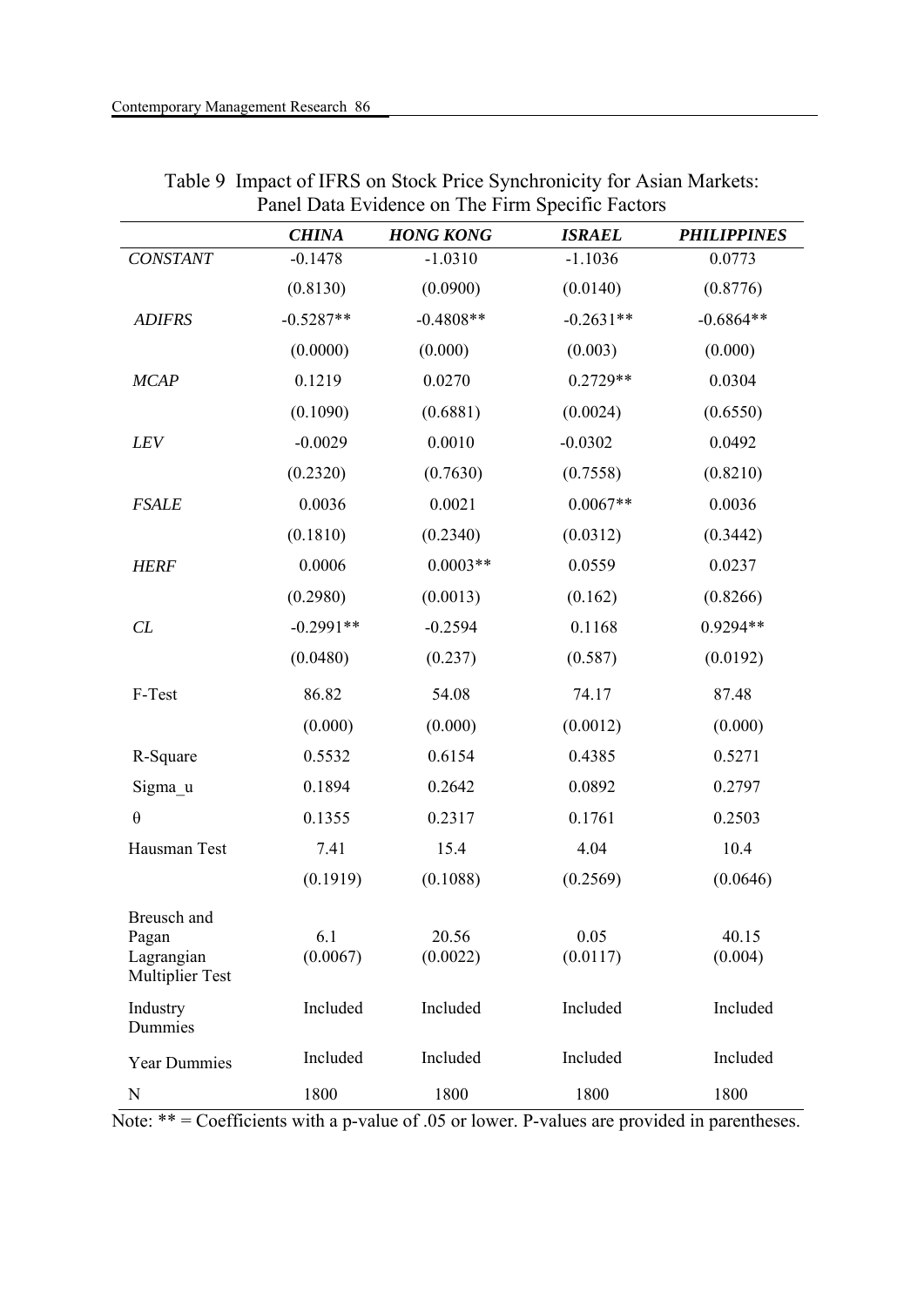| <b>VARIABLES</b>        | <b>POOLED OLS</b> | <b>FIXED</b> | <b>RANDOM EFFECT</b> |
|-------------------------|-------------------|--------------|----------------------|
|                         | $-0.0686$         | $-0.0973$    | $-0.1478$            |
| <b>CONSTANT</b>         | (0.9000)          | (0.9140)     | (0.8130)             |
|                         |                   | $-0.5135**$  | $-0.5287**$          |
| <b>ADIFRS</b>           | (0.0000)          | (0.0000)     | (0.0000)             |
|                         |                   | 0.0737       | 0.1219               |
| <b>MCAP</b>             | (0.0270)          | (0.5800)     | (0.1090)             |
|                         |                   | $-0.004$     | $-0.0029$            |
| LEV                     | (0.2000)          | (0.3120)     | (0.2320)             |
|                         |                   | $0.0108**$   | 0.0036               |
| <b>FSALE</b>            | (0.4050)          | (0.0140)     | (0.1810)             |
|                         | 0.0006            | 0.0007       | 0.0006               |
| <b>HERF</b>             | (0.3340)          | (0.2420)     | (0.2980)             |
|                         | $-0.3053**$       |              | $-0.2991$            |
| CL                      | (0.0080)          |              | (0.0480)             |
| F-Test                  | 10.42             | 14.07        | 86.82                |
|                         | (0.000)           | (0.000)      | (0.000)              |
| R-Square                | 0.4051            | 0.3736       | 0.5532               |
| Sigma u                 |                   |              | 0.1894766            |
| $\theta$                |                   |              | 0.13550569           |
| Hausman Test            |                   |              | 7.41                 |
| Breusch and Pagan       |                   |              |                      |
| Lagrangian              |                   |              |                      |
| <b>Multiplier Test</b>  |                   |              | 6.1                  |
| <b>Industry Dummies</b> |                   |              | Included             |
| <b>Year Dummies</b>     |                   |              | Included             |
| N                       | 1800              | 1800         | 1800                 |

Table 10 Impact of IFRS on Stock Price Synchronicity in China: Panel Data Evidence